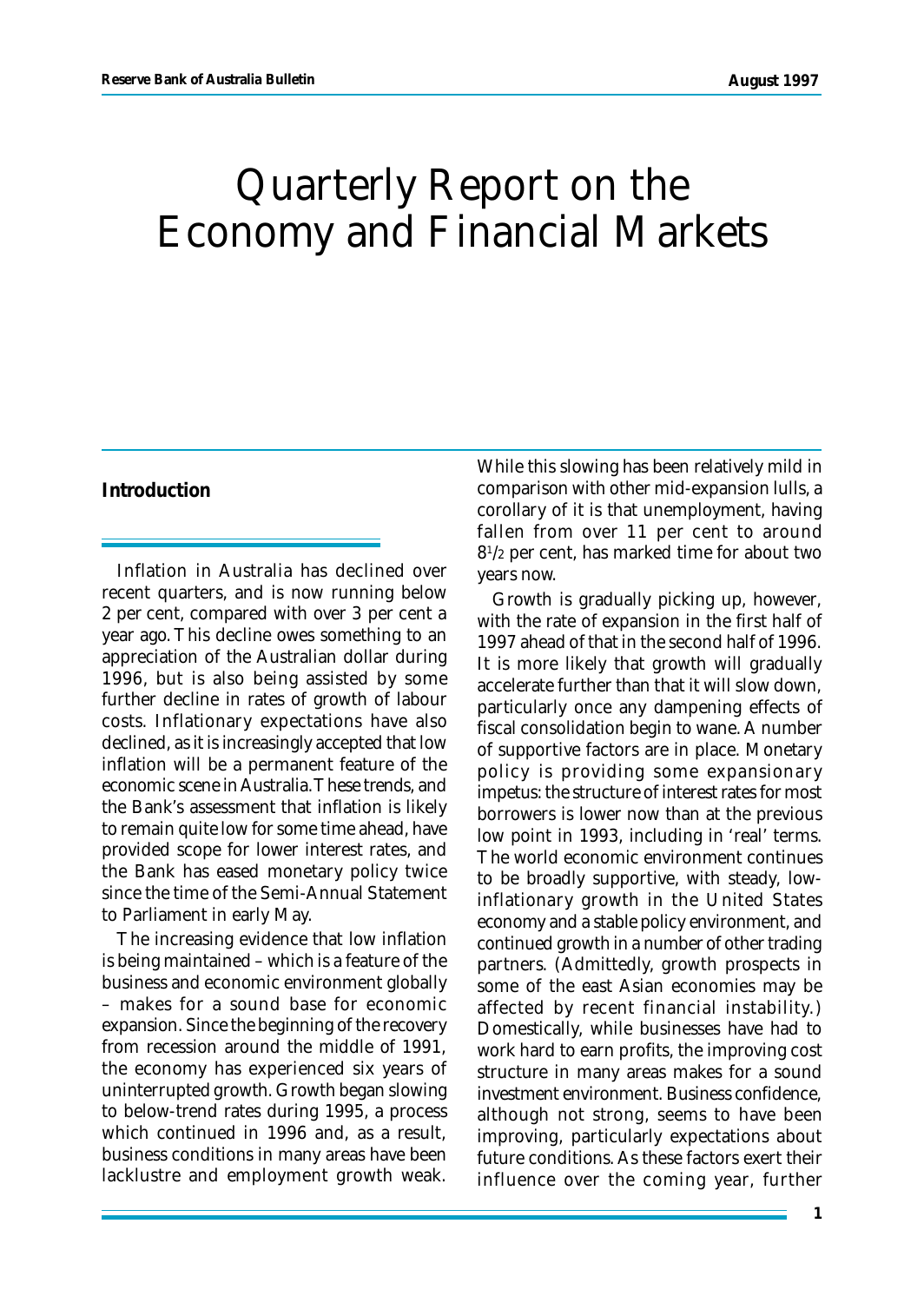acceleration in growth can be expected to be accompanied by a resumption in employment growth and a further reduction in the rate of unemployment.

The recent slowing of wages growth will also be a welcome help in this regard. On the latest reading, ordinary-time earnings growth has slowed to an annual rate of 3<sup>3</sup> /4 per cent and, allowing for some likely measurement distortions, wage rates at an aggregate level may be increasing more slowly than that. Growth of wages and salaries in leading-edge sectors – enterprise bargains and executive salaries – appear also to have slowed a little, on the most recent data. These developments are, presumably, a response both to the softer labour market conditions of the past year or two and the decline in price inflation. A continuation of these trends would assure containment of labour costs in the period ahead. The outcome of important arbitrated wage claims, particularly the Safety-Net Review, will also be helpful in containing labour costs and supporting employment.

With aggregate wage pressures easing, inflation expectations declining, and ample spare capacity in the economy, the Bank judged that there were no major inflationary risks on the horizon, and that monetary policy could be eased to provide further support for growth. Of the two easings in the past three months, the first was a surprise to financial markets. Within a short period, however, markets came not only to accept it, but equally quickly to anticipate the second reduction. The response of yields across the curve, and of the exchange rate, were more or less as expected.

The present setting of policy also embodies a judgment that even if growth in demand turned out to be a little higher than expected, the economy has scope, in the short term at least, to respond without serious inflation consequences.

**The Australian Economy**

**Economic activity**

Indicators continue to point to firmer growth in economic activity during 1997 than was recorded in the previous year, although the extent of the pick-up has been more difficult to judge in the most recent months. In the March quarter of 1997, non-farm GDP increased by 0.8 per cent and total GDP by 0.9 per cent, the strongest quarterly result for a year. Non-farm GDP growth over the year to March, at 2.1 per cent, was below trend, but this mainly reflected weakness in the second half of 1996 (Graph 1).

The pick-up reflected strong growth in all the main areas of private spending, including the early stages of the housing upturn, along with continuing strong growth in business investment and faster consumption growth. Private final demand increased by 2.2 per cent in the quarter and has, in fact, been picking up for some time, reaching a growth rate of 4.9 per cent over the year to the March quarter. Exports were also reasonably strong in the March quarter after slower growth in 1996. These areas of strength have been offset to some extent by weaker public demand as well as by a sizeable reduction in stocks (Table 1). This stock run-down should help

# **Graph 1**

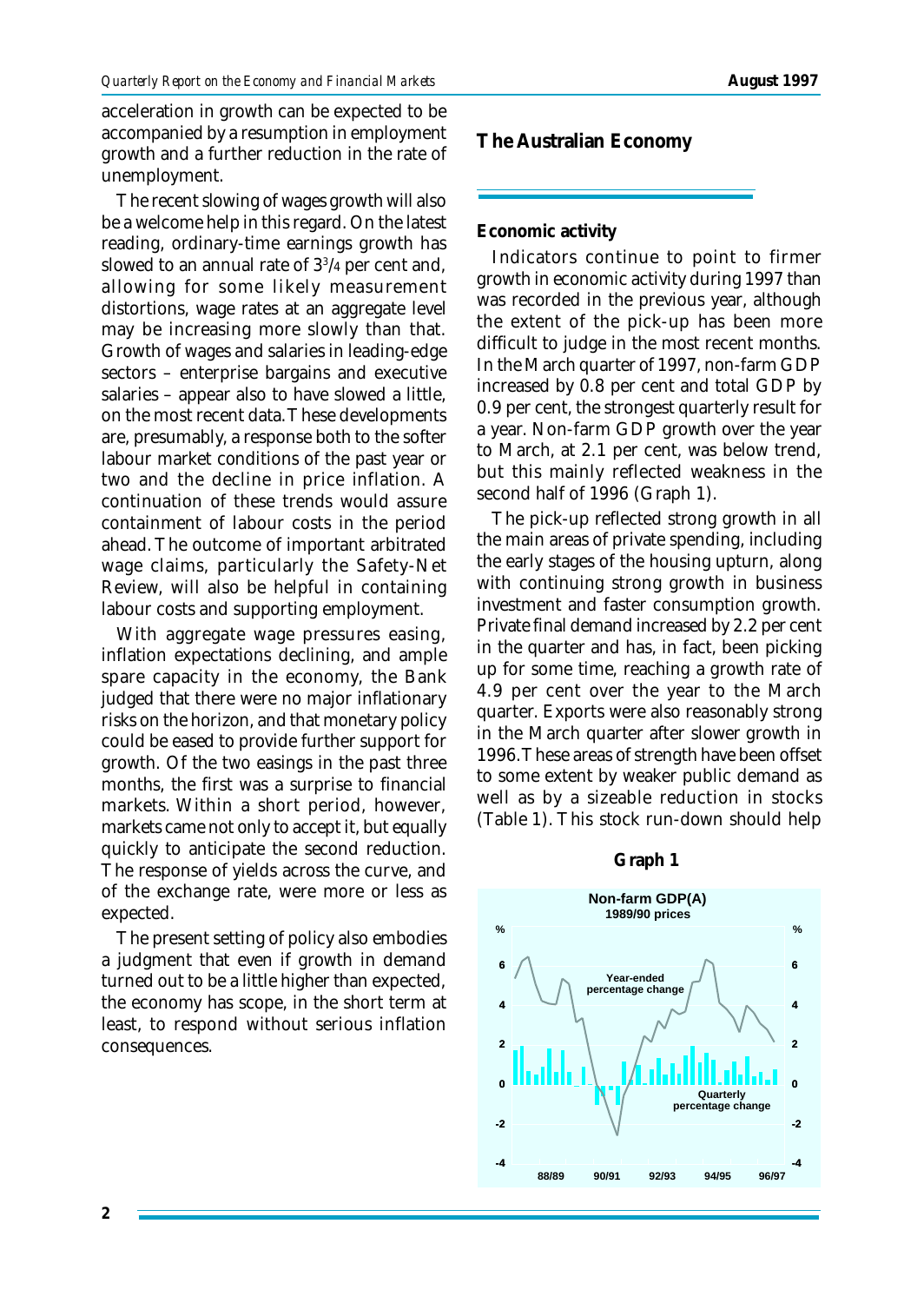|                                                                                                                                                                                     | March<br>quarter                                        | Year to<br>March quarter                                   | Contribution to GDP<br>Year to March quarter |
|-------------------------------------------------------------------------------------------------------------------------------------------------------------------------------------|---------------------------------------------------------|------------------------------------------------------------|----------------------------------------------|
| Private demand <sup>(a)</sup><br>Public demand <sup>(a)</sup><br>Domestic demand<br>Increase in stocks <sup>(b)</sup><br>Net exports <sup>(b)</sup><br>GDP(E)<br>GDP(A)<br>Non-farm | 2.2<br>1.5<br>2.1<br>$-1.9$<br>0.6<br>0.8<br>0.9<br>0.8 | 4.9<br>0.8<br>4.0<br>$-1.7$<br>$-0.3$<br>2.0<br>2.4<br>2.1 | 3.7<br>0.2<br>3.9<br>$-1.7$<br>$-0.3$        |
| <b>Excluding transfers</b><br>(a)                                                                                                                                                   |                                                         |                                                            |                                              |

| Table 1: National Expenditure Accounts - March 1997      |  |
|----------------------------------------------------------|--|
| Percentage change and contributions; seasonally adjusted |  |

(b) Contributions to growth in GDP

to set the stage for stronger activity later in the year, although stock levels in the manufacturing industry appear still to be above trend.

Information available for the June quarter suggests a further expansion in demand and output, although not at the same pace. While business investment continues to grow strongly, and the housing sector upswing is moving ahead, growth in private consumption appears to have been weaker from March through to June after a strong start to the year. In the year ahead, the degree of momentum in housing and business construction investment will be important determinants of the economy's growth path. Also important for the achievement of a balanced expansion will be a surer trend in consumer demand, and a resumption of stronger growth in exports to the Asian region. A detailed discussion of the domestic economy follows.

#### **The business sector**

#### *Investment*

Business investment has now been showing solid growth for a period of around five years, and has been an important engine of growth in the current expansion. The growth has been broadly based for much of that time, encompassing strong growth in the manufacturing, mining and service industries,

private-sector infrastructure and nonresidential construction developments. More recently, investment growth has begun to be more heavily concentrated in construction rather than plant and equipment. Over the year to the March quarter, real growth in aggregate business investment was 16 per cent, with the plant and equipment component growing by 13 per cent and construction by 25 per cent.

Forward indicators of investment plans suggest that this compositional shift is likely to continue, with an easing in the pace of aggregate investment growth while the construction component is expected to remain strong. The latest capital expenditure survey, conducted in April and May, shows construction expenditure in 1997/98 expected to be 25 per cent higher than the corresponding set of estimates taken a year earlier. The figure for the plant and equipment component is a fall in expected investment of 8 per cent over the same period, which would leave total investment broadly flat (Graph 2). While these expectations can be subject to substantial revision, they imply a somewhat weaker outlook than presented in the previous survey taken in January/February. Nonetheless, a strong outlook for construction activity remains a consistent feature of the survey results. In addition, recent growth in imports of investment goods gives a somewhat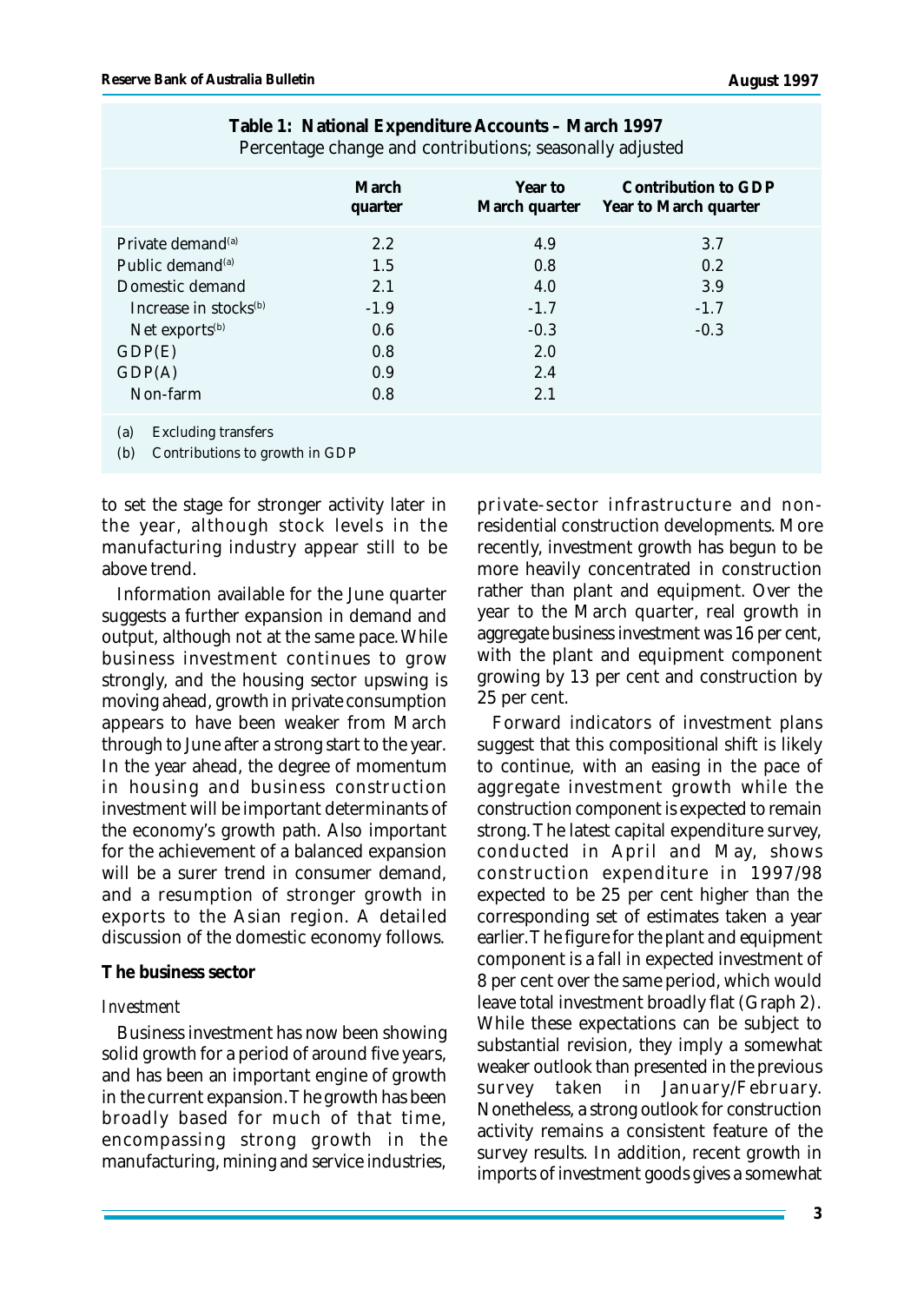firmer impression of equipment investment than the capital expenditure survey expectations.

| Capital Expenditure Survey*<br>Successive estimates of annual expenditure                                                                                                                                                                                           |                                    |                               |                         |     |  |
|---------------------------------------------------------------------------------------------------------------------------------------------------------------------------------------------------------------------------------------------------------------------|------------------------------------|-------------------------------|-------------------------|-----|--|
| \$b                                                                                                                                                                                                                                                                 | <b>Buildings and</b><br>structures | <b>Plant and</b><br>equipment | Total                   | \$b |  |
| 40                                                                                                                                                                                                                                                                  | <b>Expected</b><br>Actual          |                               |                         | 40  |  |
| 30                                                                                                                                                                                                                                                                  |                                    |                               |                         | 30  |  |
| 20                                                                                                                                                                                                                                                                  |                                    |                               |                         | 20  |  |
| 10                                                                                                                                                                                                                                                                  |                                    |                               |                         | 10  |  |
| O                                                                                                                                                                                                                                                                   | 93/94<br>95/96                     | 93/94<br>95/96                | 95/96<br>93/94<br>97/98 | o   |  |
| The Statistician surveys firms' investment plans for a particular year for<br>six quarters before the end of the financial year. The grey bars in this<br>graph show the results of these surveys of intentions; the blue bars show<br>actual results for the year. |                                    |                               |                         |     |  |

#### **Graph 2**

Other forward indicators of construction activity confirm the outlook for strong growth in that area (Graph 3). Non-residential building commencements, although volatile, continue to trend upward, and there have been rapid rises during the past year in both work done and work outstanding. Unlike the pattern in the construction boom of the late 1980s, the stock of work outstanding is broadly spread across offices, shops, hotels and other business premises. Olympic-related work should provide further support to

#### **1.0 96/97 1.5 2.0 2.5 3.0 3.5 Non-residential Building Constant prices \$b 2 3 4 5 6 7 \$b Work done\* (RHS) Work yet to be done (LHS) 93/9490/9196/9793/9490/9187/88 \* Seasonally adjusted – all other data are unadjusted Commencements (RHS)**

#### **Graph 3**

demand for some time, and there are some other large projects committed which are yet to show up in the commencements figures. Declining office vacancy rates in several major cities suggest a strengthening underlying demand for office premises, although vacancy rates remain at relatively high levels in most cities.

The outlook for engineering construction activity is also for solid growth. Commencements still seem to be trending upward despite recent volatility, and the stock of work yet to be done remains at a very high level. Much of this strength is related to the mining sector, particularly in base-metals projects, along with private-sector infrastructure projects such as CityLink in Victoria. Looking further ahead, the Access investment monitor suggests that there remains a high value of mining and resourcerelated projects which are under consideration by companies. This should help underpin investment growth for some time.

The weaker expectation for equipment investment over the next year is concentrated mainly in the manufacturing sector, where expected investment according to the Capital Expenditure Survey is 16 per cent below the level of a year ago. The weaker manufacturing outlook reflects several factors, including the cumulative impact of very low rates of increase in selling prices, combined with continuing high wage settlements in many parts of the sector, which have contributed to declining profitability and relatively weak business confidence. Also important is that capacity utilisation is relatively low, following several years of strong investment growth and a period of weaker growth in sales. A high stock-tosales ratio relative to the longer-run downward trend also suggests that manufacturers may still have a significant stock overhang (Graph 4).

Notwithstanding these factors, some surveys suggest that confidence in the manufacturing sector may have begun to pick up from its recent low levels. Factors that may contribute to a more positive outlook include the continuing effects of interest-rate reductions and the expected strong growth in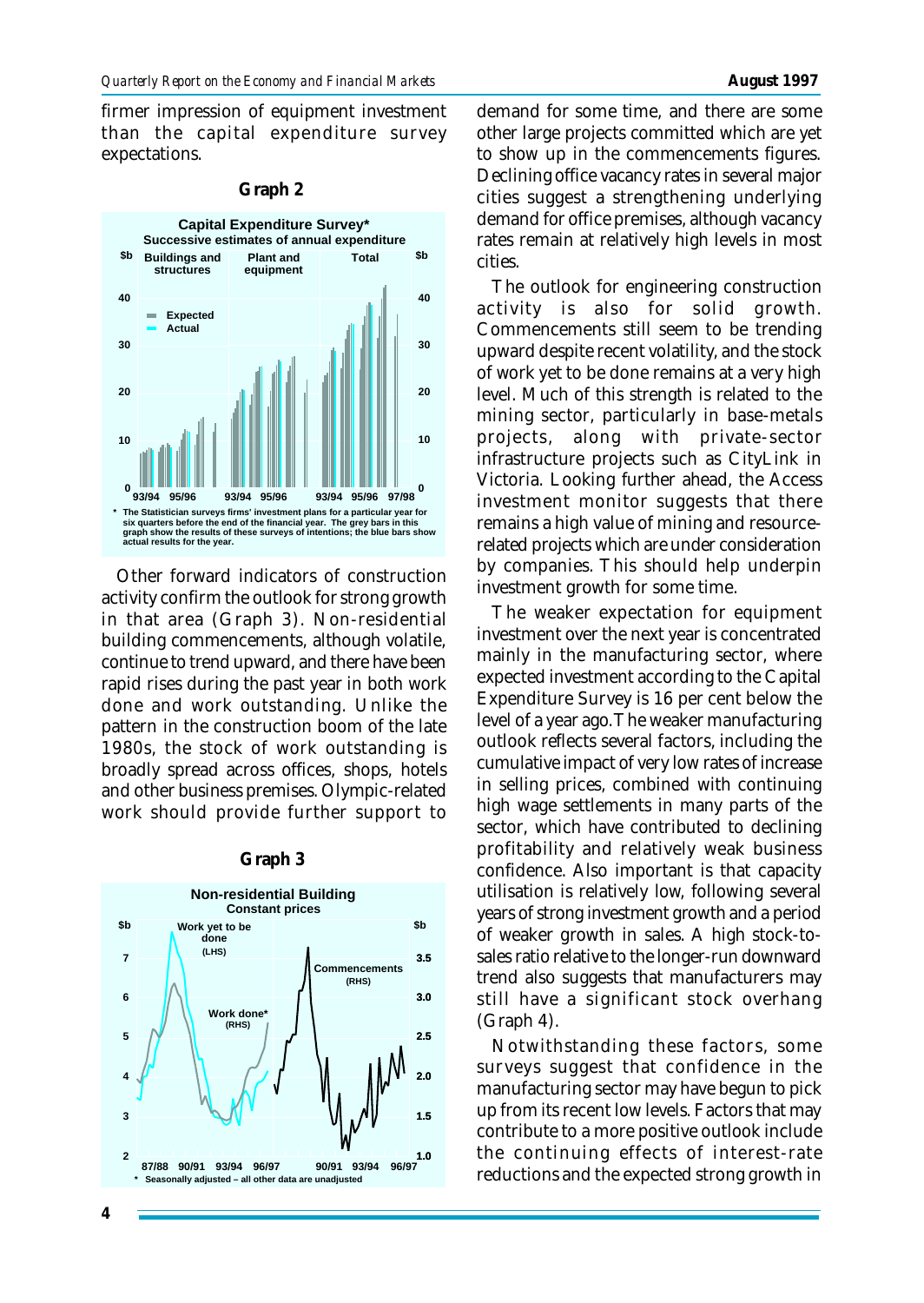



housing and construction which should contribute to stronger sales growth in the period ahead.

## *Profits*

At an economy-wide level, business confidence and the climate for investment seem to be undergoing some modest improvement (Graph 5), supported by firming expectations of sales and profits. Aggregate business profitability, although declining moderately over the past two years, remains at reasonably good levels by historical standards. *Gross operating surplus* of the corporate sector fell slightly in the March quarter to a level equivalent to 14.8 per cent of GDP, only just below its decade average of 14.9 per cent. Profits after interest showed little change in the March quarter, but can be expected to benefit over time from the effects



of interest rate reductions that have taken place over the past year, as these flow through into profit results. Profits of unincorporated businesses have been showing modest improvement over the past year.

As already noted, profits in manufacturing industry have been weaker than those for the economy as a whole, declining by almost 10 per cent over the past two years (Table 2). Profits in wholesale and retail trade have also performed considerably below average in the recent period, while profits in mining, transport and services have grown strongly. These trends are broadly reflected in the industry mix of investment intentions, which are strongest in the finance, property and other

## **Table 2: Profits Growth by Industry** Two-year percentage change at an annual rate

| Industry                   | Annualised<br>two-year growth $(\%)$ |  |
|----------------------------|--------------------------------------|--|
| Mining                     | 13.0                                 |  |
| Manufacturing              | $-4.6$                               |  |
| Construction               | 8.1                                  |  |
| Wholesale and retail trade | $-6.9$                               |  |
| <b>Services</b>            | 23.7                                 |  |
| <b>TOTAL</b>               | 3.5                                  |  |

Note: Profits data for services sector are inflated by the inclusion of recently privatised companies in the electricity and transport sectors.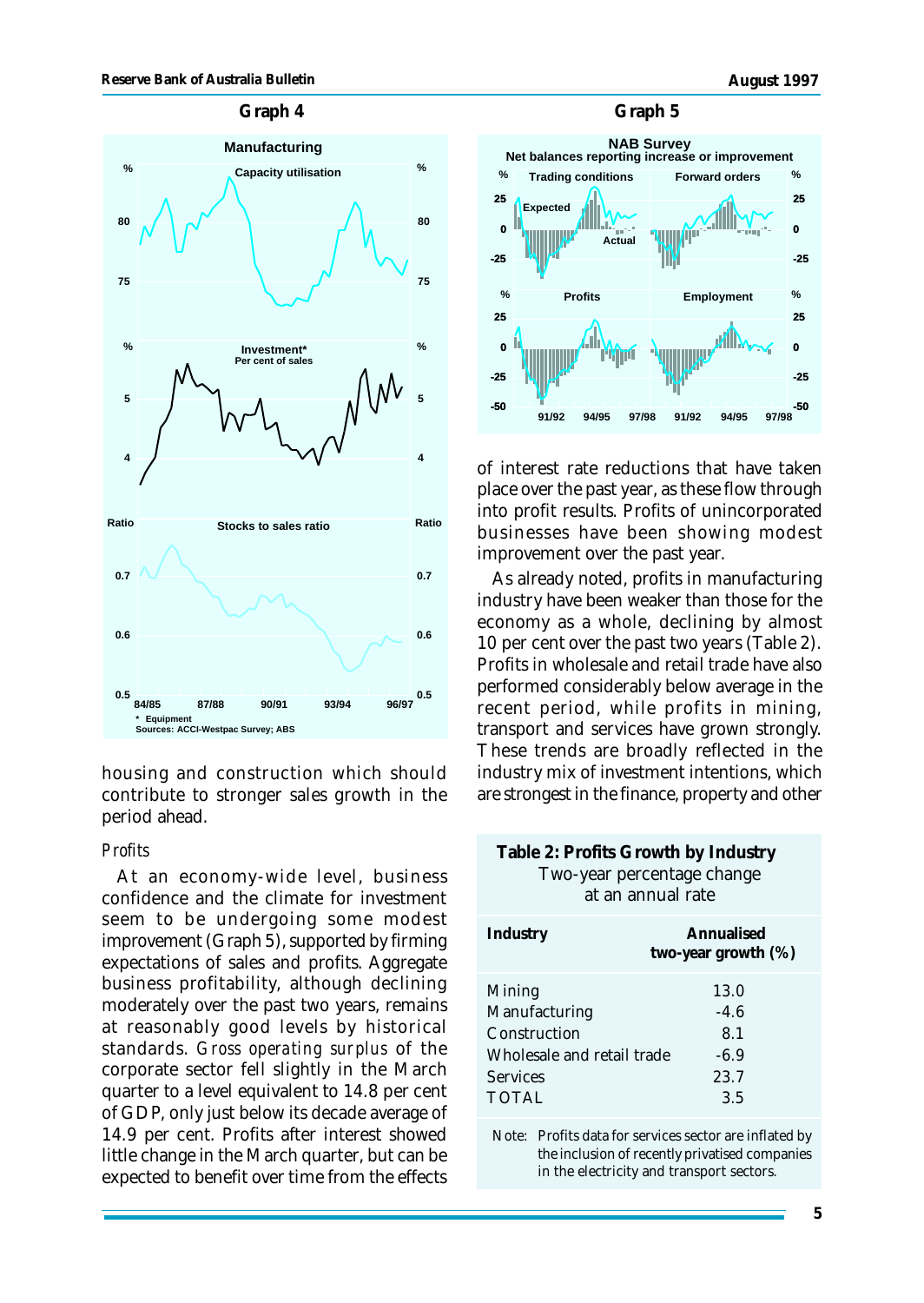service industries, predominantly on the building side, and relatively weak in manufacturing. Mining investment remains at a high level and has grown by around 30 per cent since late 1995.

## *Business finance*

Recent trends in business funding suggest a slowing in the pace of balance-sheet expansion. Total business funding from domestic sources, comprising retained profits, equity raisings by listed companies and business borrowing from financial intermediaries, fell from 15<sup>1</sup> /4 per cent of GDP in the December quarter to 14<sup>1</sup> /2 per cent in March, despite a small pickup in retained earnings (Graph 6). The flow of new intermediated debt to the corporate sector has eased back from a run of strong quarterly readings, and is now around 2 3 /4 per cent of GDP, very close to its decade average. Moderate business credit growth points to a continuation of this trend in the June quarter. The volume of new equity raisings eased in the March quarter following a strong December quarter figure. The overall level of corporate funding appears consistent with expectations of more modest investment growth in the near term.

#### 0<br>76/77 **5 10 15 20 25 8 9 10 11 12 13 Business Funding and Investment Per cent of GDP % % Sources: ABS Cat. No. 5206.0; RBA; Australian Stock Exchange Investment (RHS) Total funding (LHS) 76/77 80/81 96/9792/9388/8984/85**

## **Graph 6**

## **The household sector**

## *Dwelling investment*

The upward trend in the forward indicators of housing activity, evident since at least the start of this year, has been continuing. Notwithstanding a decline in the past two months, the number of private building approvals in the June quarter reached a level around 15 per cent higher than the average in the second half of 1996, and this is beginning to flow through into rises in commencements (Graph 7). Housing finance indicators suggest a strong upward trend. In the June quarter, loan approvals for existing dwellings were 35 per cent higher than in the June quarter last year and loan approvals for new construction were up by almost 30 per cent. The housing expansion is being supported by historically high levels of affordability, but a continuing supply overhang in a number of areas suggests that the pace of expansion is likely to remain below the average of previous cycles.





A feature of the current housing expansion is that it has been unevenly distributed both geographically and in its composition between houses and medium-density dwellings. The medium-density sector picked up quite sharply in the eastern States in early 1996, well ahead of the more general upturn in housing activity (Graph 8). Strong investor demand in this area reflected rising dwelling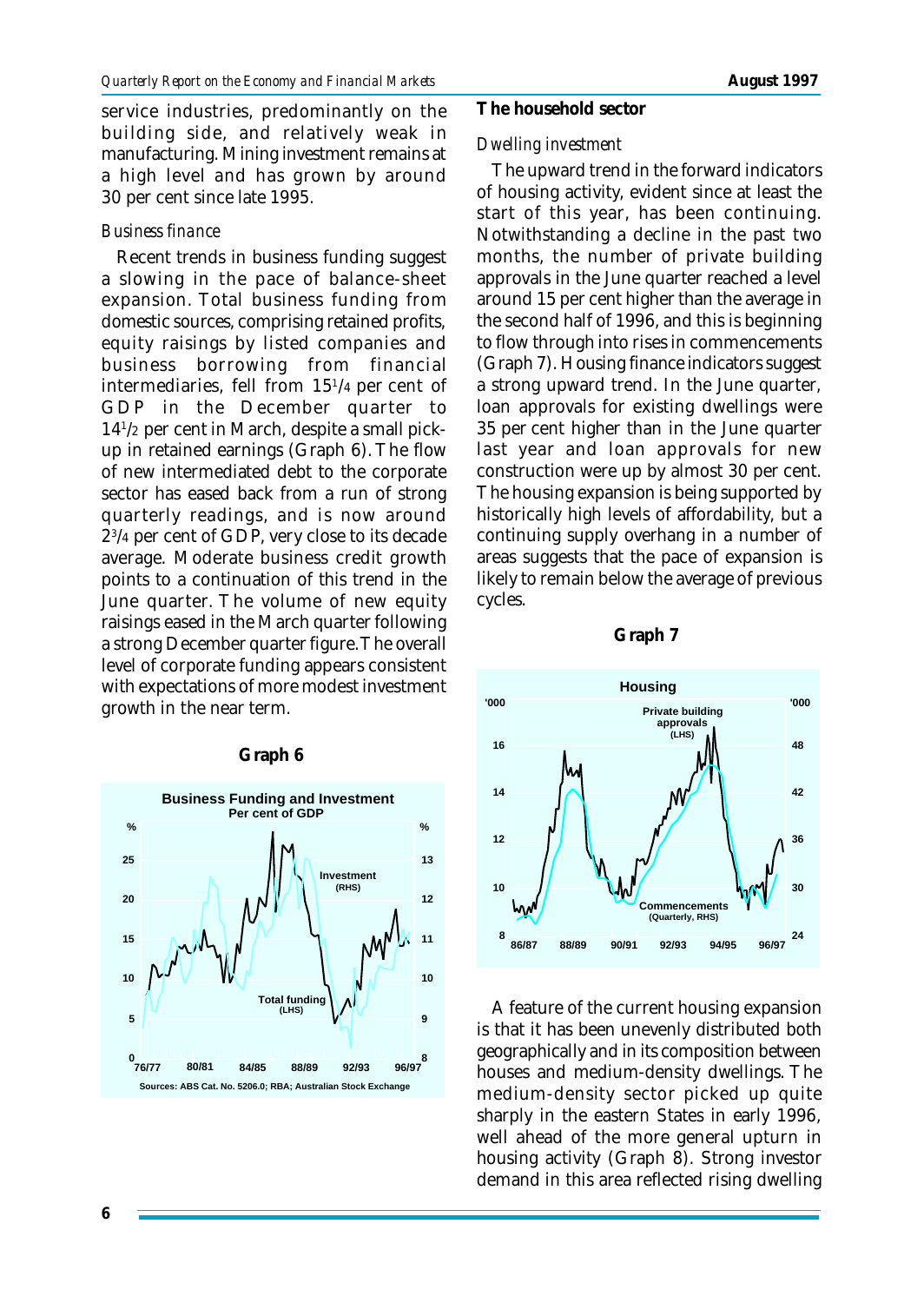#### **Graph 8**



rents, as well as an apparent shift in preferences towards inner city living and relatively low and declining vacancy rates for private rental accommodation in Sydney and Melbourne. Between the March quarters of 1996 and 1997, medium-density building approvals in the eastern States increased by 65 per cent. Elsewhere in Australia they were still declining over that period.

More recently the housing upturn has shown signs of spreading more widely geographically and has shifted in composition towards private houses. The number and value of approvals to build private houses has grown quite rapidly through the first half of 1997, even abstracting from the contribution of the Olympics project, although the May and June figures were weaker. Medium-density approvals, in contrast, have plateaued around the levels reached in the December quarter. Related to this, housing loan approvals for investors have also been falling in recent months. Signs that medium-density housing activity may be in for a period of slower growth include recent falls in rents in some areas and a levelling out in vacancy rates; in Sydney, where the increase in medium-density supply has been strongest, vacancy rates have, on some measures, actually started to rise.

At the same time as this compositional shift is occurring, overall demand for housing, and the shift from rental to home ownership, continue to be underpinned by very high levels of home-loan affordability. Mortgage interest rates following the latest easing in cash rates have come down to levels of around 6<sup>1</sup> /2– 6 3 /4 per cent, the lowest since the early 1970s. With repayment burdens associated with house purchases now at historically low levels, there is no doubt that this is providing significant stimulus to the housing market.

Strong demand for housing has also been putting upward pressure on house prices in some cities, particularly in Sydney and Melbourne (Graph 9). According to the measure published by the REIA, average house prices in Sydney in the March quarter were 12 per cent higher than a year ago, while the rise in Melbourne over the same period was 10 per cent. More recent monthly data from the same source are highly volatile but point to further increases. These measures of house prices can, however, be affected by increased activity at the upper end of the market, where price increases to date seem to have been concentrated. There are still signs of surplus supply in the outer suburbs of both cities. The ABS measure of house prices, which excludes the top and bottom 10 per cent of the market, shows more moderate price increases in Sydney and Melbourne, although some tendency for these increases to gather pace is still evident. In the other capital cities, house prices have been more subdued, although the REIA data are suggesting some pick-up in Adelaide, Brisbane and Perth since mid 1996.

#### **Graph 9**

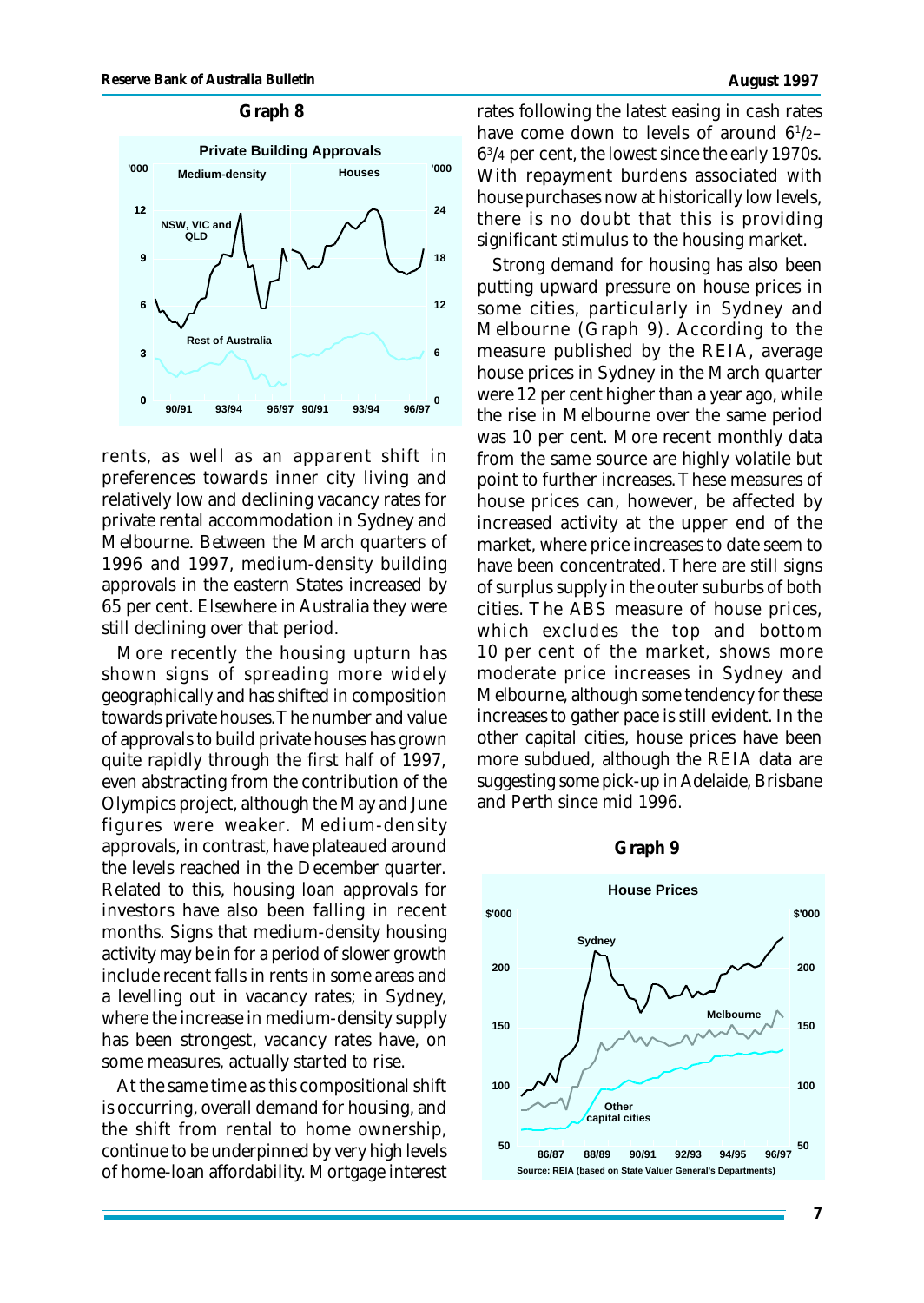Some degree of upward pressure on house prices can be considered a normal part of the transmission process whereby an increase in demand flows through into increased building activity. Higher demand tends to be focused at least partly on the existing stock of houses and leads to a bidding up of prices, particularly in areas where supply is relatively short; over time, the stronger demand can be met by increased building activity. At this stage, the rises in house prices have been reasonably localised and do not seem to indicate any general increase in inflationary expectations, although this will be an area to be watched as the housing upturn continues.

## *Consumption*

Household consumption spending picked up strongly in the early part of 1997, but seems to have lost momentum in more recent months. Retail trade grew by just over 2 per cent in real terms in the March quarter after being flat for much of the previous year; it then showed a small fall in the June quarter (Graph 10). Interpretation of this pattern is made difficult by the volatility of the





underlying monthly numbers, including some unusually large fluctuations around Christmas and Easter. These have probably had the net effect of drawing spending into the March quarter from before and after that period, and therefore exaggerating both the pick-up in the March quarter and the subsequent weakness. The June monthly figure was also affected by the delay of mid-year sales by some major retailers, which should help boost the July figures. A more realistic assessment may therefore be that consumption was growing in trend terms throughout the first half of the year, with the pace stronger in the March than in the June quarter. A continuing uptrend is evident in motor vehicle registrations, which rose by 0.7 per cent in the June quarter following growth of 8.9 per cent in the March quarter. The higher level of registrations partly reflects the effects of falls in motor vehicle prices occurring over the past year as a result of earlier exchange-rate appreciation.

The trend in consumer spending over the past two years has been influenced by a gradual decline in the rate of growth of household incomes which, in turn, reflected weaker employment growth and a moderation in wage outcomes. This has been combined with an apparent desire on the part of consumers to at least maintain their levels of saving after saving rates had fallen to historically low levels. Spending was boosted in the March quarter by a small decline in saving, but the indications are that consumers remain fairly cautious and are quite pessimistic about labour-market prospects. A more sustained pick-up in spending will require stronger growth in household incomes, which in turn will be dependent on a resumption of employment growth.

## *Household financial positions*

While housing saving rates have shown only small movements recently, household assets and liabilities have continued to expand. On the asset side, this has mainly reflected accumulation of earnings in managed investment funds while, on the liabilities side, it reflects the growth of housing-related borrowing. Financial assets of the household sector grew by 11.2 per cent over the year to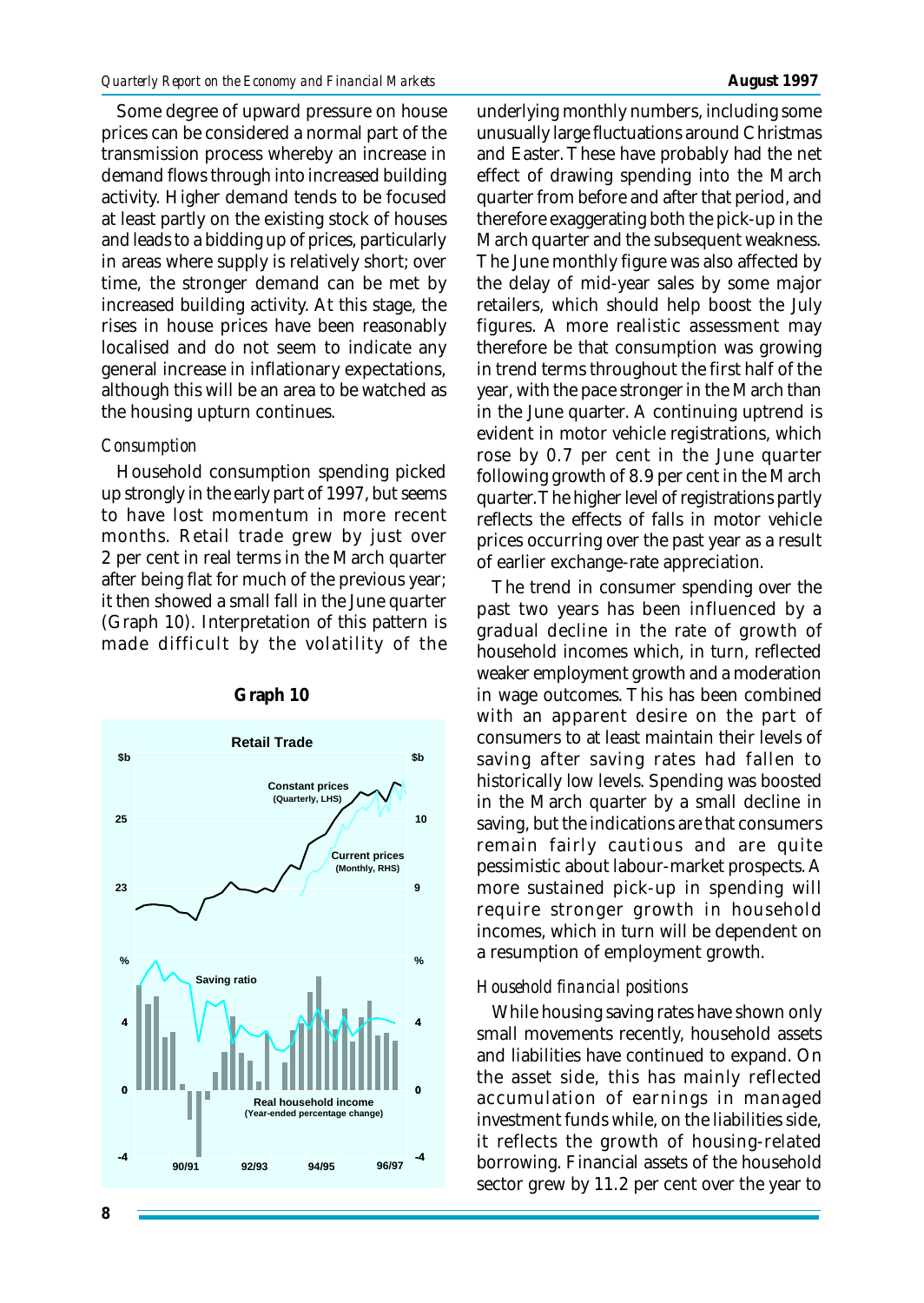the March quarter, with growth concentrated in superannuation funds and other managed investments (Graph 11). These investments have continued to earn high average rates of return. Holdings of more traditional deposit products grew more slowly, by 7.1 per cent over the same period.



Household liabilities have also expanded faster than income, reaching a level of 94 per cent of aggregate household income in the March quarter. This ratio continues to trend upward, but remains moderate by international standards. Housing credit growth has picked up recently, reaching an annual rate of 12.1 per cent over the six months to June, compared with 9.6 per cent over the previous six months. Other personal credit growth has also picked up slightly in recent months. Notwithstanding the increases in debt ratios, household interest payments have been declining as a proportion of income, reflecting interest rate reductions over the past year.

### **The labour market**

Performance of the labour market so far in 1997 has been lacklustre, with little net change in total employment since the start of the year, notwithstanding the stronger figure in July (Graph 12). Part-time employment has continued to trend upwards, but this has been offset by declining full-time employment, which weakened further in the first half of 1997 before a rebound in July. The





unemployment rate has remained within a range either side of 8<sup>1</sup> /2 per cent for the past two years, while labour force participation rates have been declining.

The levelling out of total employment in the first half of 1997 follows a period of around 18 months when employment grew at an annual rate of about 1 per cent. This change in trend in 1997 seems to have reflected, at least in part, the slowing of overall economic growth in the preceding half year. Growth in non-farm product in the second half of 1996 slowed to an annual rate of 2 per cent – not much more than average productivity growth has been in the current cycle, and insufficient to generate sustained growth in employment. In that sense, the slowing of employment growth should be viewed as having a significant cyclical component which can be expected to respond as the general pace of activity picks up.

Another important factor in the demand for labour, however, is the growth of labour costs. For much of the recent period, ordinary-time earnings and other measures of wage rates have been growing at rates of around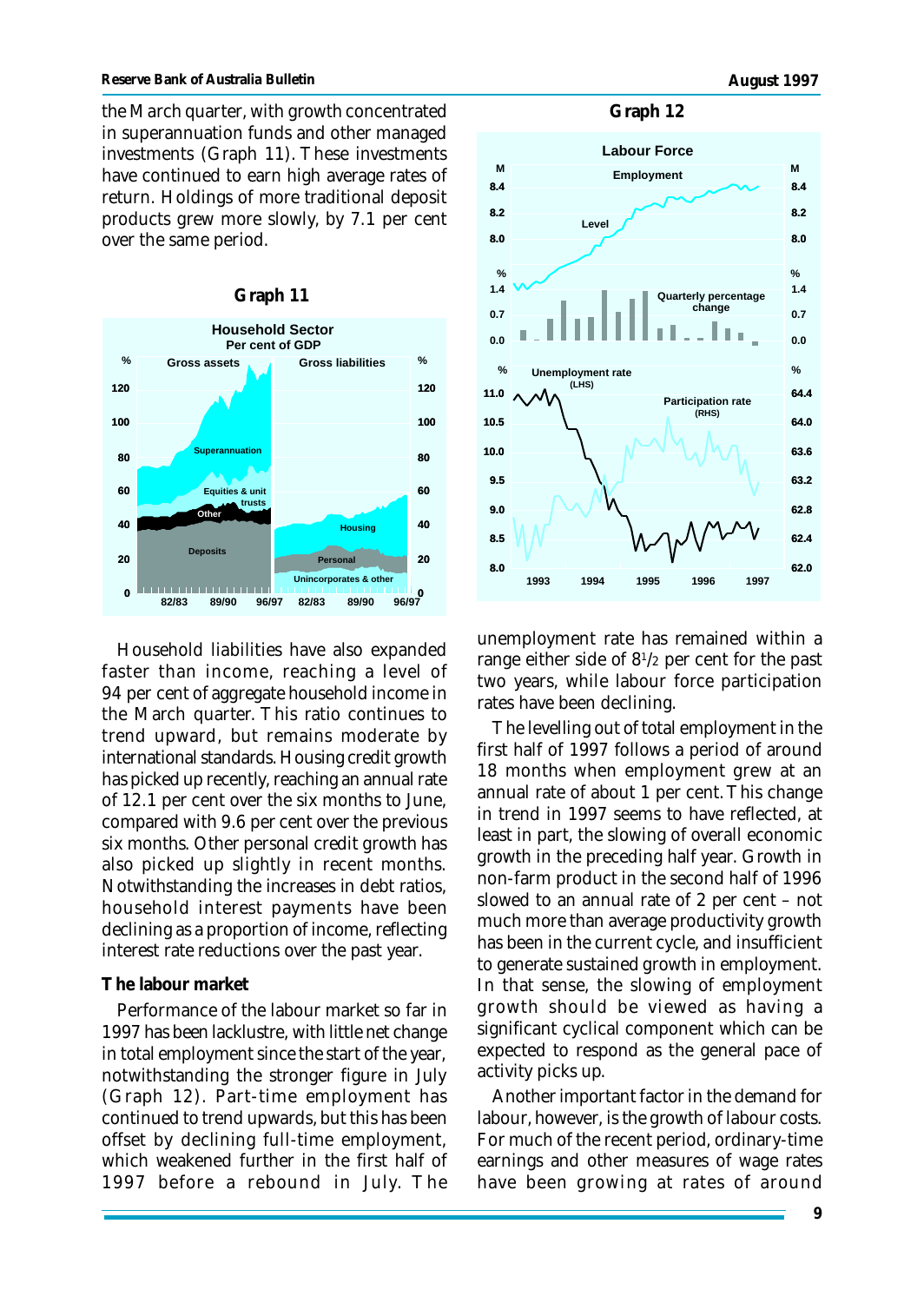4 per cent or more, while output prices have been rising much more slowly: for example, the fixed-weight GDP deflator in the year to the March quarter rose by only 1.3 per cent, while manufacturers' output prices have been rising at rates of around 1 per cent. The combination of high wage rises and flat selling prices is likely to have contributed to pressure on employers to contain costs through employment reductions and the substitution of capital for labour. Consistent with this view, business surveys have for some time been suggesting a strong preference to expand output through productivity growth rather than employment growth. Against this background, the recent easing of wage pressures in response to weaker labour market conditions is a welcome development which, if sustained, should help increase the willingness of businesses to increase employment as the economy picks up.

There have been some sharp differences in employment trends across industries over the past year. Growth has been weakest in some cyclically sensitive industries and in industries affected by fiscal consolidation or privatisations, such as public administration, education and utilities. Some of these effects probably still have a way to run, although prospects for a cyclical pick-up in employment in the construction industry appear to be good. Employment growth has remained relatively firm in a number of private-sector service industries, particularly business services and the hospitality industry.

More forward-looking indicators of labour demand continue to point to the prospect of some improvement. The number of privatesector job vacancies increased by 6 per cent over the three months to May, continuing the upward trend evident for the past two years, and bringing the level of vacancies not far short of the peak reached in 1994 (Graph 13). The ANZ measure of job vacancies, although showing an uneven pattern in recent months, has been on a rising trend, to be up by 6 per cent since the beginning of the year. Business surveys suggest that near-term hiring intentions have picked up recently, although they remain at only moderate levels.

#### **Graph 13**



#### **The external sector**

Imports and exports both grew strongly in the June quarter, although the export growth was driven largely by two special factors, the sale of an ANZAC frigate to New Zealand and the sale of gold by the Reserve Bank. Both of these items represent sales from existing stocks and they do not therefore contribute to growth of production in the June quarter. Allowing for that, net exports are expected to detract from growth in the June quarter, while the balance on goods and services, excluding the special factors, is expected to move into deficit after being in surplus for most of 1996.

The statistical treatment of the Reserve Bank gold sales involves reclassification of the gold from a financial asset to a produced asset, and then the sale of this commodity to a nonresident. The sale is recorded as an export in the balance of payments when it changes ownership; this took place mostly in the June quarter but some will also occur in the September quarter. The reclassification of the gold as a produced asset means that it is counted as part of public authorities' stocks at the time it was sold. There is therefore a reduction in stocks equal to the increase in exports, and no net effect on GDP.

Growth in the quantity of imports shows fairly clear signs of having picked up through 1997, reflecting healthy levels of domestic demand and the rise in the exchange rate during 1996. The quantity of imports of goods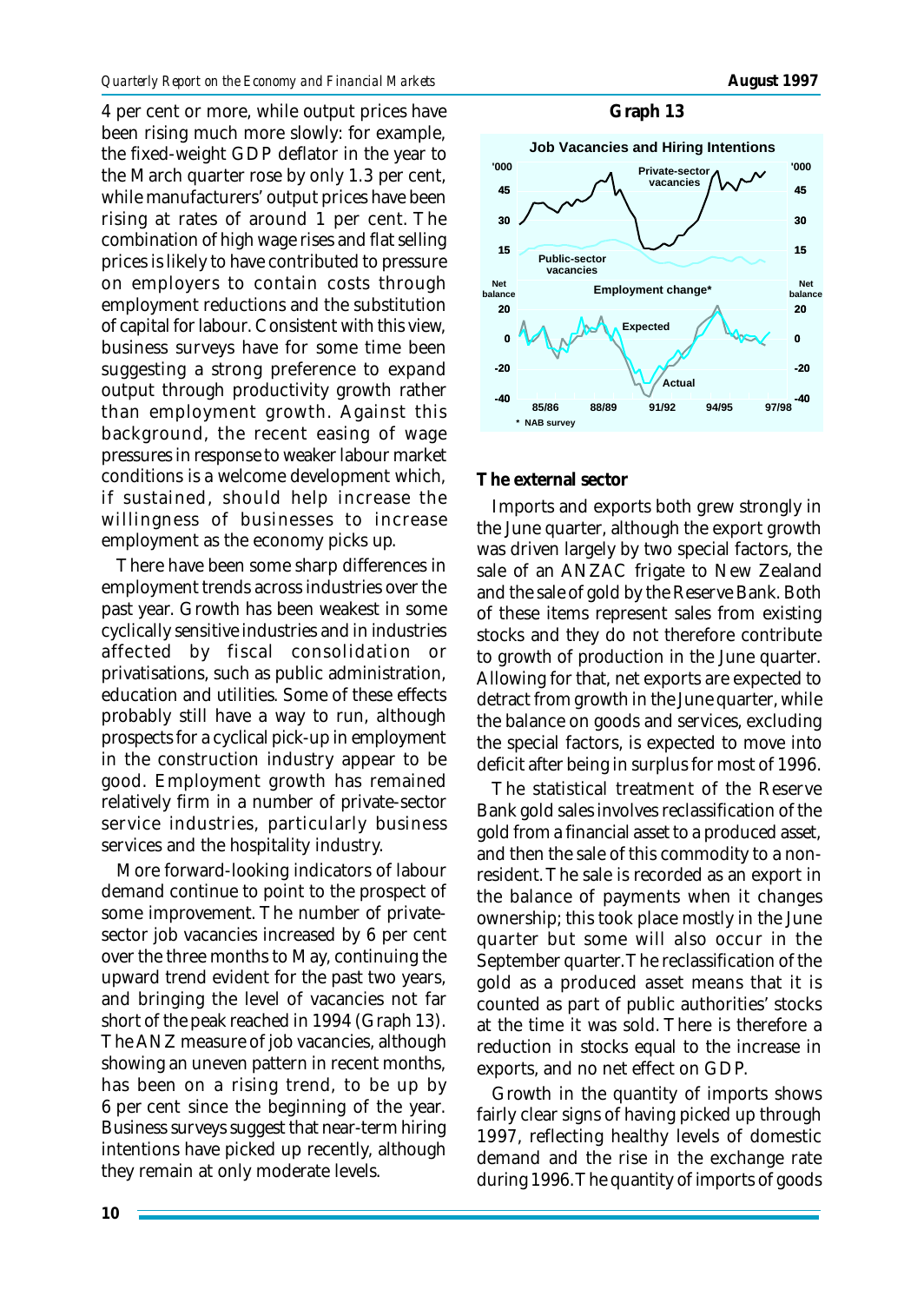and services is estimated to have risen by around 5 per cent in the June quarter, following little growth in the March quarter. While growth has been reasonably broadly based, it has been particularly strong for consumption and capital goods imports. The pick-up in consumption goods imports has been spread across most durable components and is consistent with higher anticipated levels of consumer demand and some degree of stock rebuilding on the part of wholesalers and retailers. Strength in capital goods imports has now been evident for two quarters, and may suggest a firmer trend for plant and equipment investment than is implied in the recent capital expenditure survey. In the June quarter,

growth was particularly strong in imports of telecommunications equipment, which may be related to the next phase of deregulation of the telecommunications industry.

The quantity of exports of goods and services is estimated to have increased by over 10 per cent in the June quarter, driven predominantly by the export of the ANZAC frigate and the Reserve Bank's gold sales. Excluding these special factors, export growth was about 2 per cent, with weakness in rural and resource exports offset by reasonable strength in exports of manufactures and services in the quarter. But, despite a reasonably strong March quarter, export growth, in an underlying sense, has been sluggish since early 1996.

A somewhat higher exchange rate is one factor likely to have made some contribution to this weakness in export growth. From the beginning of 1996 to the present, the exchange rate has averaged 58 in trade-weighted terms, which is close to its decade average but around 10 per cent higher than the average level over the previous four years. Also important has been the slowdown in growth of east Asian trade (Graph 14). Slowing in growth of output and trade volumes in the east Asian region has occurred for a variety of reasons, including

## **Graph 14**



| Table 3: Exports to Major Non-Traditional Markets                                                                        |                                                              |                                                                                 |                                                                                                              |  |  |
|--------------------------------------------------------------------------------------------------------------------------|--------------------------------------------------------------|---------------------------------------------------------------------------------|--------------------------------------------------------------------------------------------------------------|--|--|
| Country                                                                                                                  | <b>Export share</b><br>March 1997<br>(per cent)<br>of total) | Share of<br>merchandise<br>export growth<br>2 years to March 1997<br>(per cent) | Major commodities                                                                                            |  |  |
| Bangladesh<br>Egypt<br>India<br><b>PNG</b><br><b>Iran</b><br>Saudi Arabia<br>South Africa<br><b>United Arab Emirates</b> | 0.4<br>1.0<br>2.6<br>1.5<br>1.9<br>0.6<br>1.2<br>1.0         | 2.1<br>6.2<br>8.9<br>2.6<br>10.0<br>1.9<br>3.8<br>3.5                           | wheat<br>wheat, live animals<br>coal, wool<br>crude oil<br>wheat<br>wheat<br>meat, aluminium<br>live animals |  |  |
| Total                                                                                                                    | 10.2                                                         | 39.0                                                                            |                                                                                                              |  |  |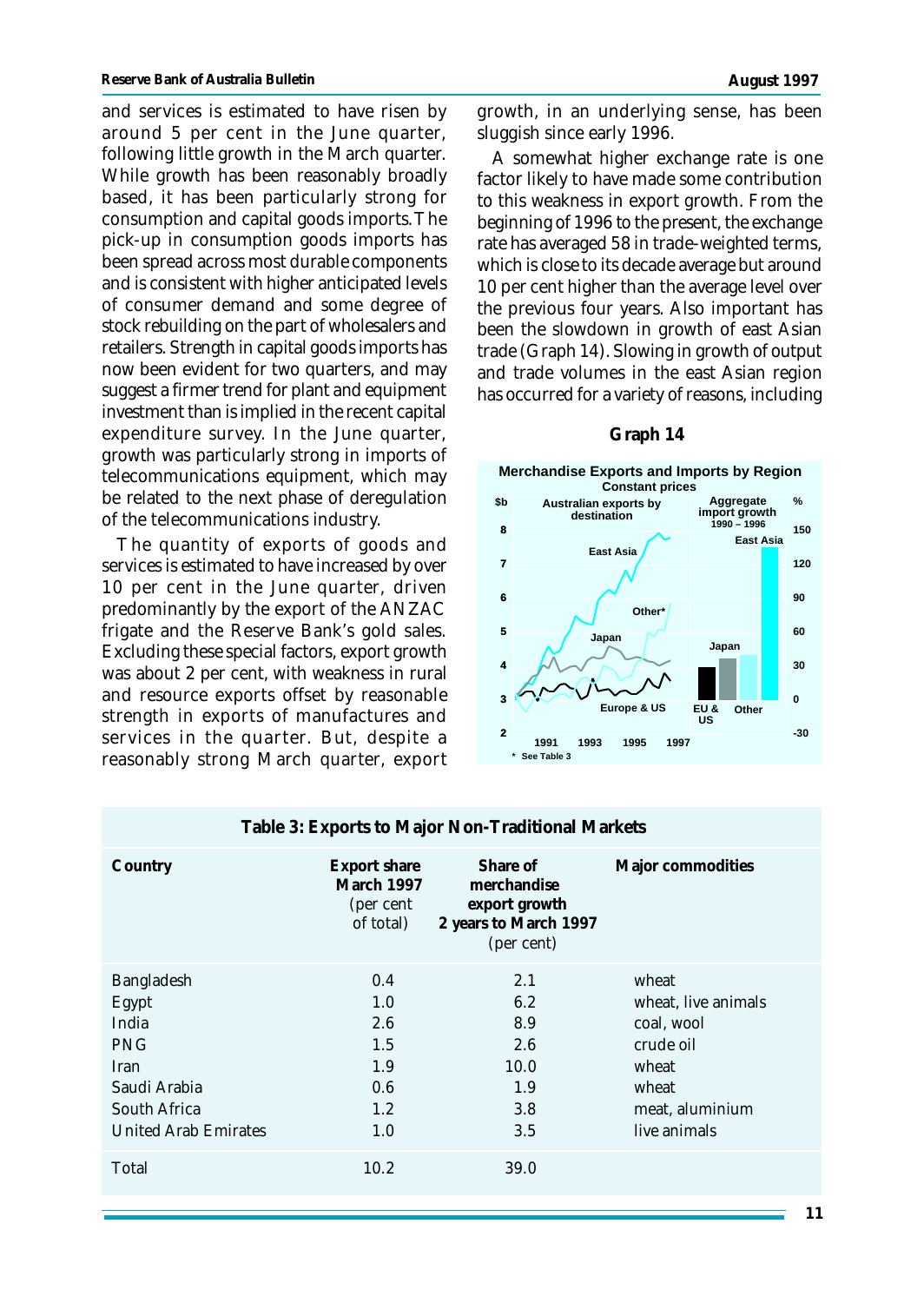a need to combat problems of overheating in some economies and a slump in the world electronics market. This appears to have had an impact on sales of Australian exports in the region, independently of the effect of exchange-rate movements; growth in exports of resource products, which do not tend to be very sensitive to the exchange rate, has slowed significantly since late 1995.

An expansion of exports to a range of smaller non-traditional markets (details are shown in Table 3) as well as the US, has partially offset this weakness; around 40 per cent of the growth in exports that has occurred over the past two years can be attributed to growth in exports to these markets. To some extent, this strong growth is due to factors (such as the growth in cereal exports associated with the record 1996/97 wheat harvest) that will probably not be repeated. However, structural changes, including trade liberalisation, could further raise the importance of these markets in the future, although perhaps not at the same rate as in the past couple of years.

## **Financial intermediation**

Total credit provided to the private sector by financial intermediaries rose by 9.8 per cent in the six months to June. This represents a small pick-up from the pace around the beginning of the year, but overall credit is still growing more slowly than in the first half of 1996. Within the total, business credit appears to have slowed a little in recent months, while housing credit has clearly picked up to be now growing at rates of around 12 per cent (Table 4).

After some years on a downward trend, growth in currency has increased strongly in 1997, to an annualised growth rate of 8.2 per cent in the six months to June, compared with just over 2 per cent in the previous six months. In part, this may reflect declines in the opportunity cost of holding currency: as inflation and nominal interest rates fall, some switching from transactions-type accounts into cash holdings is to be expected. Increases in bank fees on deposits may also have encouraged higher currency holdings by households in order to economise on banking transactions. Any switching behaviour would not show up in broad money, which includes both currency and deposits; both broad money and M3 have been growing at average annual rates of 9–10 per cent for some time. They slowed marginally in the latter part of 1996 and have been growing slightly more quickly so far in 1997.

**Inflation Trends and Prospects**

**Recent developments in inflation**

Inflation declined further in the June quarter, dropping below 2 per cent in underlying terms. Underlying consumer prices increased by 0.3 per cent in the quarter, and by 1.7 per cent over the year, down from an annual rate of 2.1 per cent in March and well below the recent peak of 3.3 per cent in the March quarter 1996 (Graph 15). Other measures of trend inflation, such as the

|                                                                                  | Table 4: Financial Aggregates Growth           |                                             |                                                  |                                           |
|----------------------------------------------------------------------------------|------------------------------------------------|---------------------------------------------|--------------------------------------------------|-------------------------------------------|
|                                                                                  | Three-month annualised rate<br><b>Mar 1997</b> | <b>June 1997</b>                            | Year-ended percentage change<br><b>June 1996</b> | <b>June 1997</b>                          |
| Currency<br>Broad money<br>Total credit<br>- Business<br>– Housing<br>- Personal | 4.6<br>8.5<br>8.6<br>6.1<br>11.5<br>9.9        | 11.9<br>13.3<br>11.0<br>10.6<br>12.7<br>7.4 | 3.1<br>10.3<br>12.5<br>13.6<br>11.6<br>10.7      | 5.1<br>10.7<br>9.9<br>9.1<br>10.8<br>10.1 |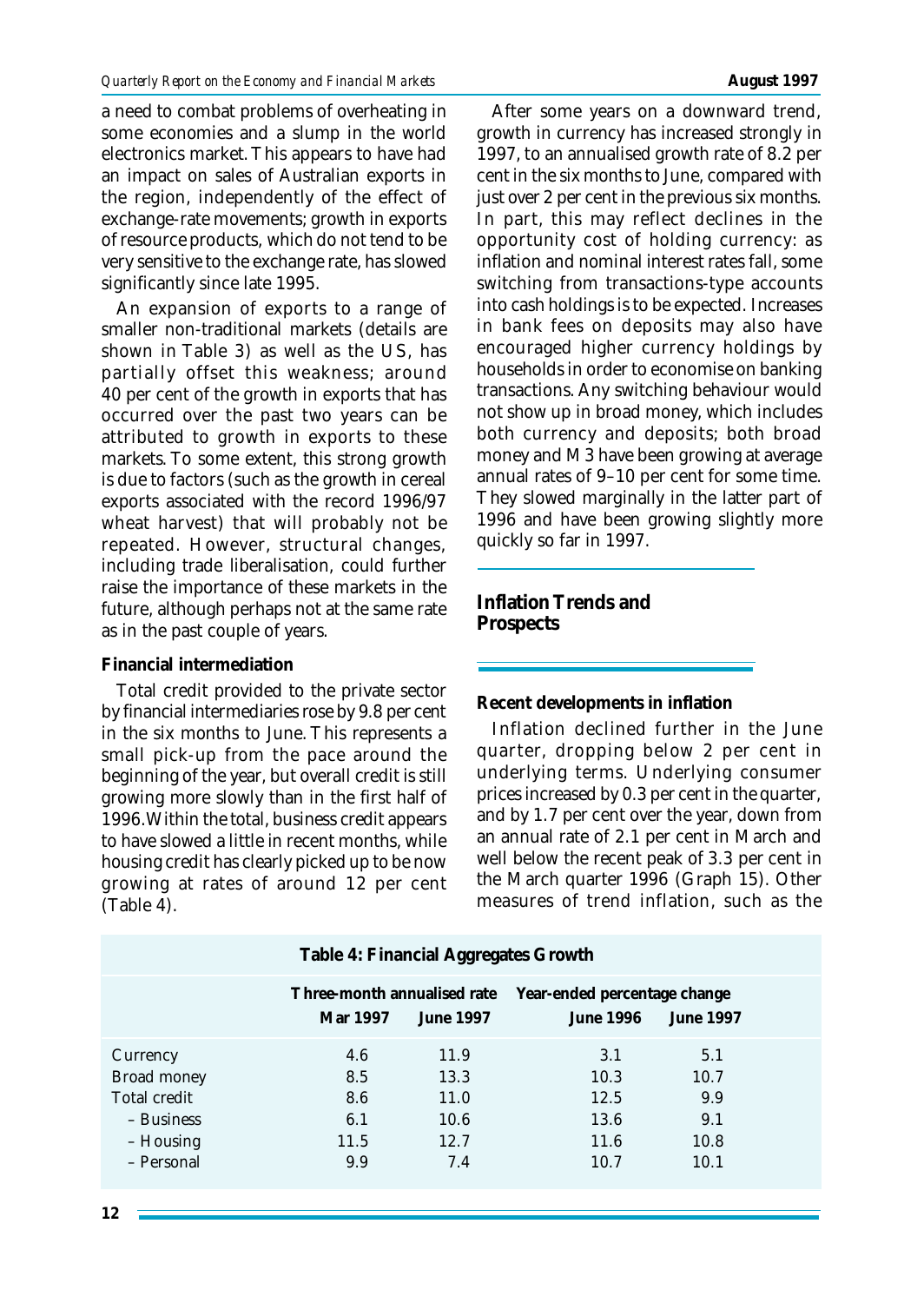

trimmed mean and median price increases, show a similar profile over time, and currently put inflation at close to 2 per cent.

The rate of increase in the Consumer Price Index (CPI) has fallen much more sharply than measures of underlying inflation, reflecting the impact of mortgage interest rate reductions. The CPI fell by 0.2 per cent in the quarter, bringing the year-ended increase to 0.3 per cent, down from 1.3 per cent in the March quarter. The falls in mortgage interest rates announced since February detracted 0.5 of a percentage point from the quarterly CPI inflation rate, and a further negative contribution will follow from the most recent interest rate cut, thus continuing to keep annual CPI increases below the underlying inflation rate for some time.

Other measures of prices have been more subdued than the underlying CPI. Prices of domestically produced manufactured goods increased by only 1.1 per cent over the year to May and house building materials prices by 1.4 per cent over the year to June. This continues a period of very low rates of increase in these prices over the past couple of years, although they have picked up a little in recent months. Input prices for manufactures, both domestically produced and imported, have over the past year been falling. The fixedweight deflators for final consumption and GDP from the national accounts rose by 1.6 per cent and 1.3 per cent over the year to the March quarter.

Appreciation of the exchange rate over much of the past two years has made a significant contribution to inflation reduction. One measure of this is that prices of predominantly *imported* goods in the CPI fell by 1.7 per cent over the past year (Graph 16). The exchange rate has declined in recent months, after having briefly been above 61 in trade-weighted terms in March and again early in May 1997. These high levels were not sustained for long enough, however, to have had a significant effect on import prices (Graph 17). The TWI *average* value over both the March and June quarters was around 59, only slightly above its level of 58<sup>1</sup> /4 at the end of July. If the exchange rate remains at current levels, it would imply relative stability in prices

#### **Graph 16**





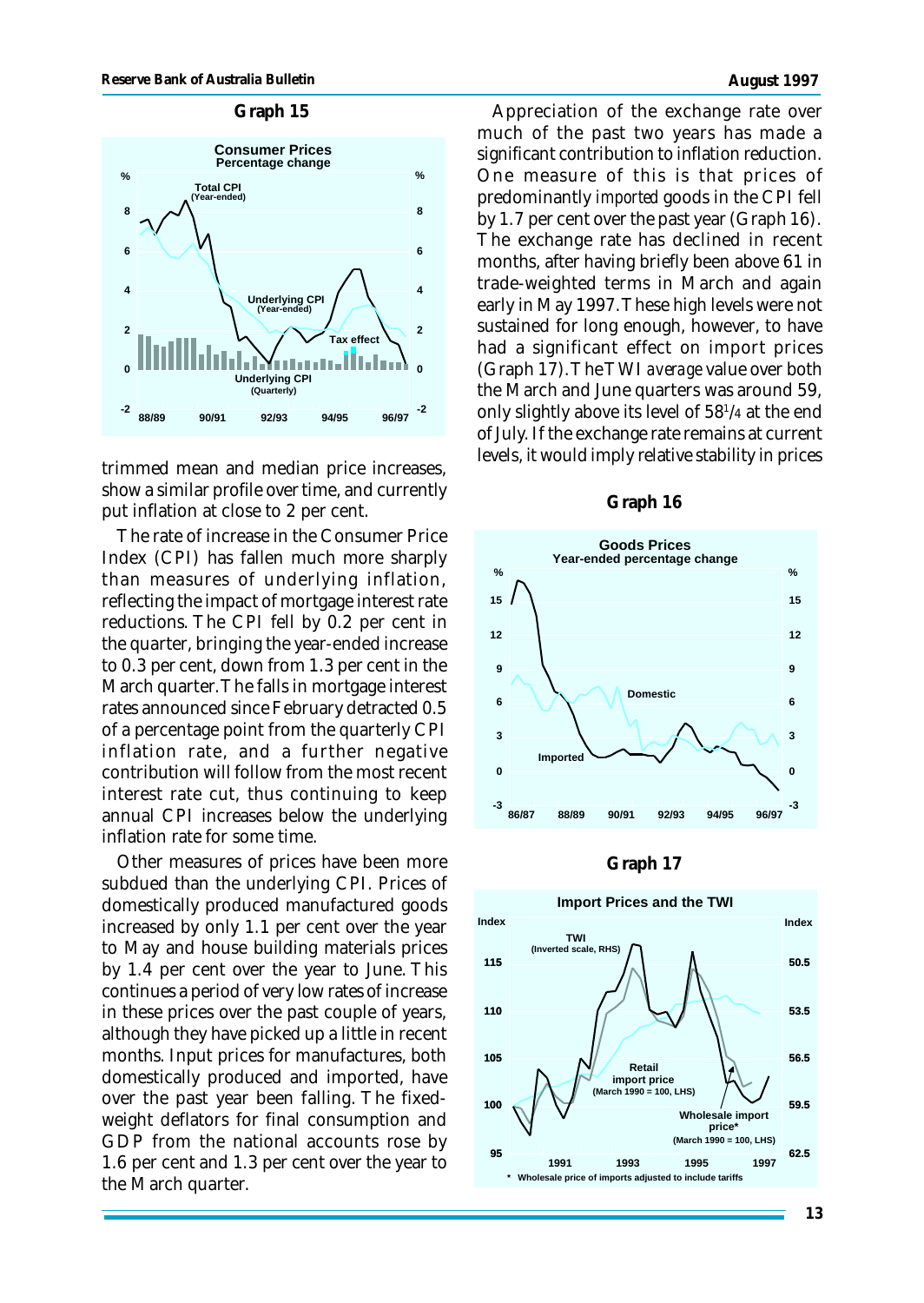for imported consumer goods, or even some further small declines over the next few quarters, as a result of the continuing (although diminishing) response to earlier exchange rate appreciation.

Notwithstanding the important contribution of the exchange rate to recent trends, domestically sourced inflation also appears to be in check. Prices of non-imported goods increased by just 0.1 per cent in the June quarter and by 2.2 per cent over the year, marking a clear deceleration from the position of a year earlier. Services prices (excluding interest charges) have been rising somewhat faster than domestic goods prices, but these increases have nonetheless been diminishing. The prices of private-sector services increased by 0.5 per cent in the June quarter, and by 3.2 per cent over the year. The annual figure is higher than in the March quarter, but well down on the rates recorded a year ago, a trend consistent with the easing in private-sector wages growth over the same period.

## **Labour costs**

Wage pressures at an aggregate level have eased in recent months, probably reflecting a period of weaker labour market conditions as well as declines in inflation expectations. The increase in average weekly ordinary-time earnings (AWOTE) slowed, on preliminary estimates, to 3.7 per cent over the year to May, down from a rate of 4.3 per cent in February (Graph 18); the quarterly increase was just 0.5 per cent. While these data are prone to revision, there appears to be a break from a succession of quarterly increases of around 1 per cent.

While AWOTE seems conceptually the best of the available published indicators of shortterm wage developments, it contains some potential measurement errors that need to be taken into account in assessing its implications for inflation. The most important of these at present concerns the measurement of publicsector wages. For some time, the public-sector component of AWOTE (and other measures of weekly earnings) has been recorded as growing at unrealistically high levels – more than 7 per cent over the year to February. This

contrasts with the fairly extensive information available on enterprise agreements in the public sector – which cover the bulk of the public-sector workforce. Those data suggest earnings growth of around 4<sup>1</sup> /2 per cent. This comparison suggests that total AWOTE growth has been overstated, assuming that there is no offsetting measurement error in the private-sector component of AWOTE. Another possible source of error, specific to the AWOTE measure, is a trend increase in standard ordinary-time hours, which would tend to make the increase in weekly ordinarytime earnings a slight overstatement of the trend in hourly wage rates. This combination of factors suggests that hourly wage rates may be growing more slowly than the 3.7 per cent officially recorded over the most recent year.

Broader measures of wage growth also point to lower rates of increase recently (Table 5). Total weekly earnings of adults working full time grew by 3.1 per cent over the latest year, and average weekly earnings of all employees increased by 2.5 per cent. These measures are also subject to error. For example, average

#### **Graph 18**

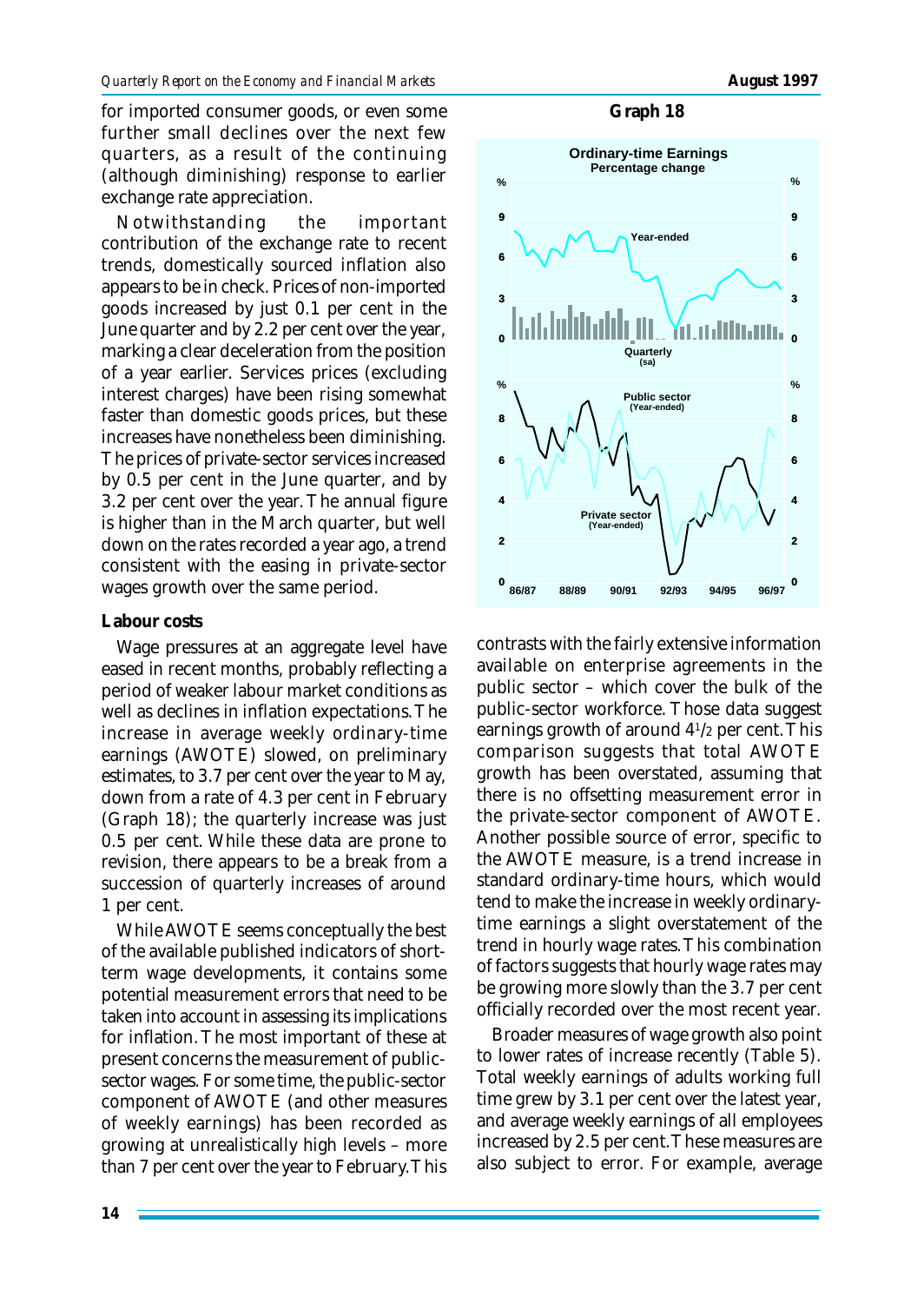| Table 5: Average Weekly Earnings<br>Percentage change                                                                      |                   |                   |                   |  |
|----------------------------------------------------------------------------------------------------------------------------|-------------------|-------------------|-------------------|--|
|                                                                                                                            | Feb to May        | Year to May       | Year to Feb       |  |
| <b>Full-time adults</b><br>- Ordinary-time earnings (AWOTE)<br>- Total earnings<br>All employees<br>- Total earnings (AWE) | 0.5<br>0.6<br>0.1 | 3.7<br>3.1<br>2.5 | 4.3<br>3.7<br>3.4 |  |

weekly earnings are influenced by a trend increase in the share of employment accounted for by part-time workers, who have lower weekly earnings; this would tend to lead to an understatement of the increase in hourly wage rates. Nonetheless, all of these earnings measures are showing significantly lower rates of increase than were evident a year ago.

There are also signs of a slight decline in rates of increase in executive earnings and in wage increases negotiated under enterprise agreements. According to the Cullen Egan Dell survey, executive salaries increased by 5.8 per cent over the year to June, down from a rate of 6.3 per cent a year ago, although still well above community average income growth. There are no new official data on enterprise-bargaining outcomes beyond the March quarter, when new private-sector agreements yielded average wage increases of 4.8 per cent; this represented a modest slowing, from an estimated peak of 5.3 per cent in the previous year (Graph 19). Anecdotal reports of recent claims and settlements suggest that while many enterprise agreements are continuing to yield increases of around 5 per cent, significantly smaller increases may be becoming more common.

Award wages have continued to grow relatively slowly, rising by  $1\frac{1}{2}$  per cent over the year to the June quarter, much the same pace as in the past few years. The \$10 safetynet increase approved in the national wage case in April will most likely raise that rate of increase slightly to just under 2 per cent in the period ahead. Based on past patterns of award adjustment, the decision will have its main impact on awards in the September and

#### **Graph 19**



December quarters, but the overall impact on trends in aggregate earnings is small. A claim for a further across-the-board 'safety-net' increase is expected to be heard early next year.

The *Workplace Relations Act*, which came into force this year, facilitates a new stream of individual contract-making through Australian Workplace Agreements. This facility has been available since March. The Employment Advocate has reported that, by end July, contracts had been approved at 46 firms covering 949 employees, with contracts at a further 90 firms waiting for approval.

#### **Inflation expectations**

Measures of inflation expectations have undergone a further significant downward shift over the past few quarters. The shift has occurred across the community, including consumers, businesses and financial market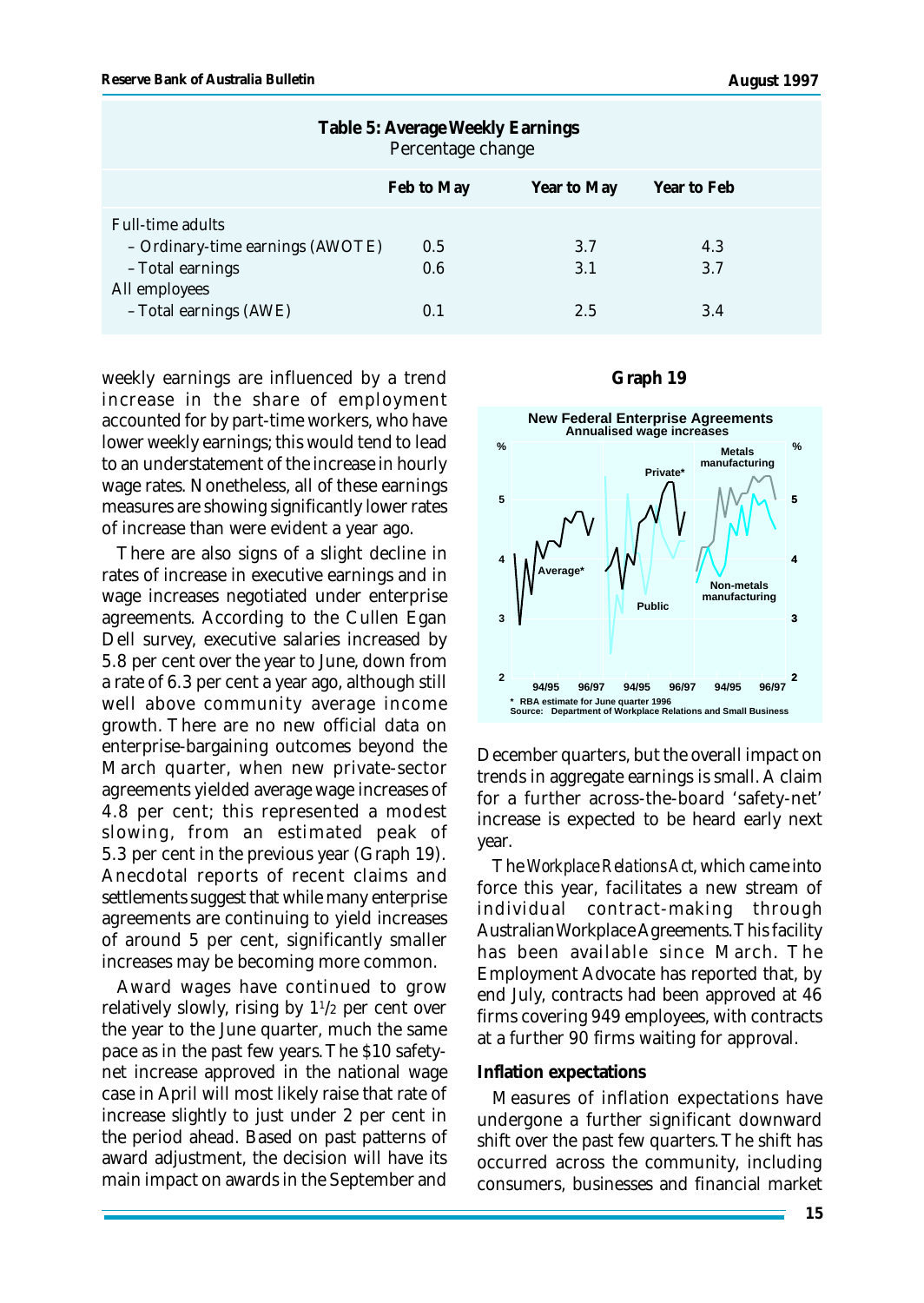participants. However, surveys suggest that business and consumer expectations remain higher than the Bank's inflation target.

Consumer inflation expectations, as recorded by the Melbourne Institute Survey, moved down sharply in the second half of 1996 and have maintained that low level, or even fallen further, in subsequent months (Graph 20). According to the survey, median expectations of inflation in July for the period a year ahead were 3.3 per cent, close to the lowest figure since the survey began in 1973. The average result for this survey in the past nine months was 3.5 per cent, a clear step down after it had fluctuated around a reasonably stable average of 4.3 per cent over the previous five years.



Near-term expectations of business selling prices have remained subdued over the past year and have tended to weaken further on the most recent readings (Graph 21). According to the NAB survey, the average expected selling price increase for retailers for

the September quarter is 0.3 per cent. Both the ACM and ACCI-Westpac surveys of the manufacturing sector report declines in the net balance of respondents expecting to increase selling prices in the September quarter. Longer-term business inflation expectations, as recorded in the NAB survey, have been broadly steady this year after

## **Graph 20**

#### **Graph 21**



declining sharply in 1996. The proportion of business respondents who expect inflation to average more than 4 per cent over the rest of the decade declined slightly to 11 per cent in the June quarter, and has remained well below the roughly one-third of respondents in that category in early 1996. However, the most common expectation in businesses continues to be in the 3 to 4 per cent range.

Inflation expectations of participants in financial markets have also been declining. A survey of financial market economists conducted by the Bank in July shows that their expectations of inflation out to mid 1998 have been revised downward in the wake of the latest wage and price data. The median forecast for underlying inflation in the year to June 1998 was revised to 2.2 per cent, from 2.6 per cent in the previous survey; the CPI increase expected over the same period is 1.8 per cent. Respondents to this survey expect some pick-up in underlying inflation over the subsequent year, to 2.9 per cent. An indicator of longer-term market expectations, the indexed bond differential, also records a significant decline in inflation expectations over recent months. This indicator, by end July, was implying a 10-year inflation expectation of 2<sup>1</sup>/4 per cent, in the lower half of the inflation target and well down from figures of around 3–3<sup>1</sup> /2 per cent that had prevailed a year earlier.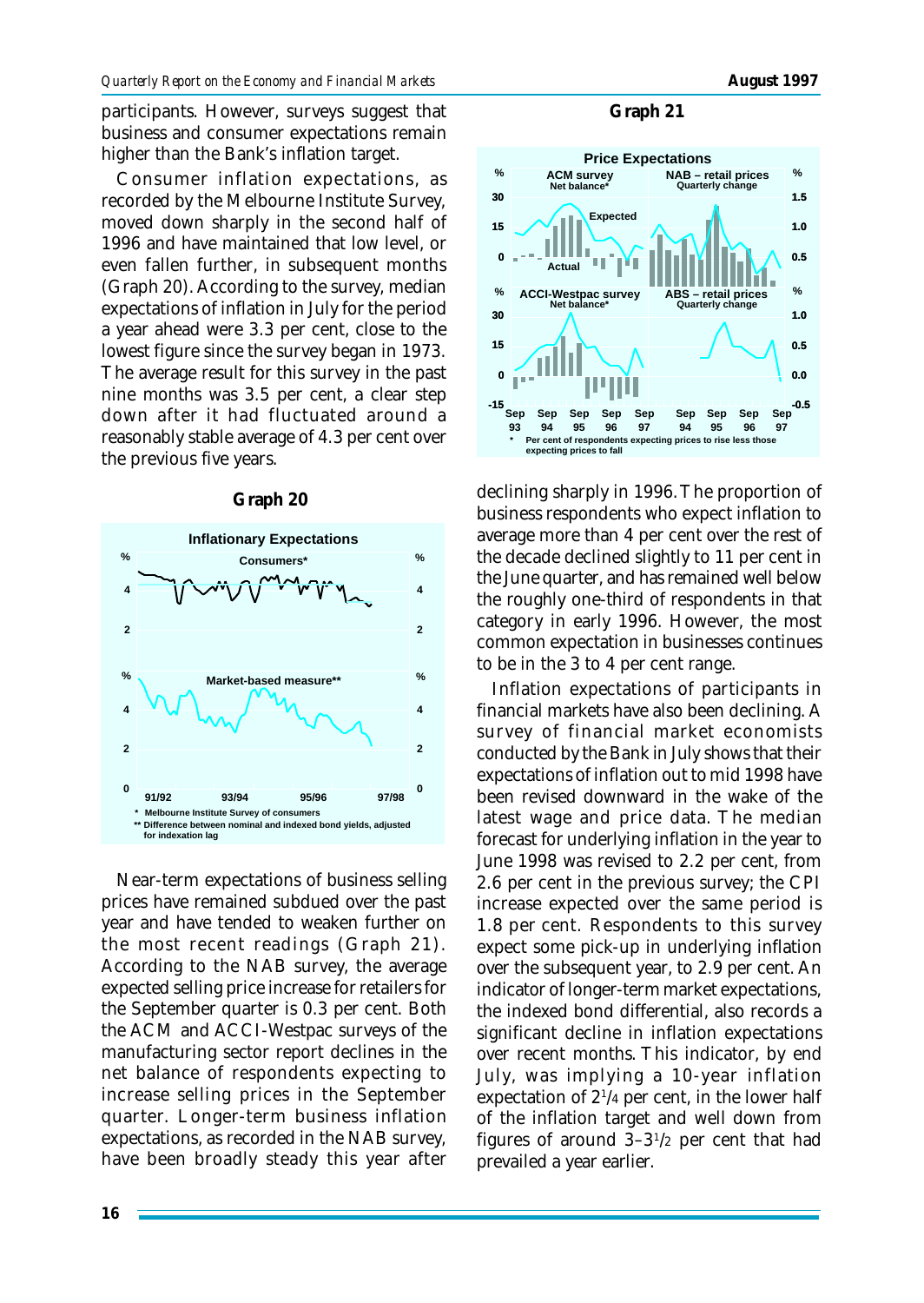#### **The inflation outlook**

Developments over recent months have increased the likelihood that inflation will remain at low rates for some time. The June quarter results for prices confirm a fall of inflation below 2 per cent in underlying terms, and even some slight pick-up in quarterly rates of increase would leave underlying inflation no higher than 2 per cent in the short term.

The recent fall in inflation has been helped by a firm exchange rate, and this factor is likely to wane over the coming year if the TWI remains at current levels (although the Bank does not expect that current levels of the exchange rate will add significantly to import prices). Over this period, then, the trend in domestic factors bearing on inflation will become more important.

Recent information about those factors generally points to a somewhat slower trend in domestic inflation than seemed likely six months ago. Most important in this has been the apparent easing in growth of labour costs, on several measures. As noted above, this is probably a response to the prolonged period in which labour market conditions have generally been weak. This more moderate trend, if continued, will make the outlook for both inflation and employment growth more secure. Stronger growth could, at some stage, be expected to lead to some pick up in growth of wages, but unless the growth in activity is especially rapid, this is likely to be gradual. Also important is the fall in inflation expectations, which should be expected to affect aspirations for wages and prices alike.

On the basis of this evidence, the Bank expects that underlying inflation will remain below 2 per cent for some time ahead, probably into 1998. In the slightly longer term, some pick up in inflation might be expected in response to strengthening demand conditions which will wind back surplus capacity. Inflation is not expected, however, to exceed the target in the foreseeable future.

The rate of increase in the headline Consumer Price Index should remain well below the underlying inflation rate in yearended terms until the middle of 1998, reflecting the impact of recent interest rate reductions. During 1997, CPI inflation rates will remain close to zero; to the extent that the headline CPI is still a focus of attention by wage and price setters, this could have a reinforcing effect on recent declines in inflation expectations.

## **International Economic Conditions**

The international economic scene appears, on the whole, supportive of continued good growth in Australia. For the OECD in aggregate, growth in 1997 and 1998 is expected to move up to 3 per cent before declining slightly. Growth is also expected to pick up in the east Asian region (Table 6), although the rates of growth forecast for 1997 and 1998 are somewhat lower than those recorded earlier this decade, and prospects may be affected by financial fragility in a number of countries.

**Table 6: Real GDP** Per cent growth

|          | <b>Total OECD</b> | East Asia |
|----------|-------------------|-----------|
| 1992     | 1.9               | 8.9       |
| 1993     | $1.2\,$           | 9.1       |
| 1994     | 2.9               | 9.6       |
| 1995     | 2.2               | 8.8       |
| 1996     | 2.6               | 7.9       |
| 1997 (f) | 3.0               | 7.7       |
| 1998 (f) | 2.7               | 8.1       |

Sources: OECD *Economic Outlook*, June 1997 and the ADB *Asian Development Outlook 1997 and 1998*, May 1997.

East Asia comprises China, Hong Kong, Indonesia, Korea, Malaysia, the Philippines, Singapore, Taiwan and Thailand.

### **United States**

Macroeconomic outcomes in the United States continue to be highly favourable. Output has been expanding at a healthy pace for six years; both unemployment and inflation are low and have been trending down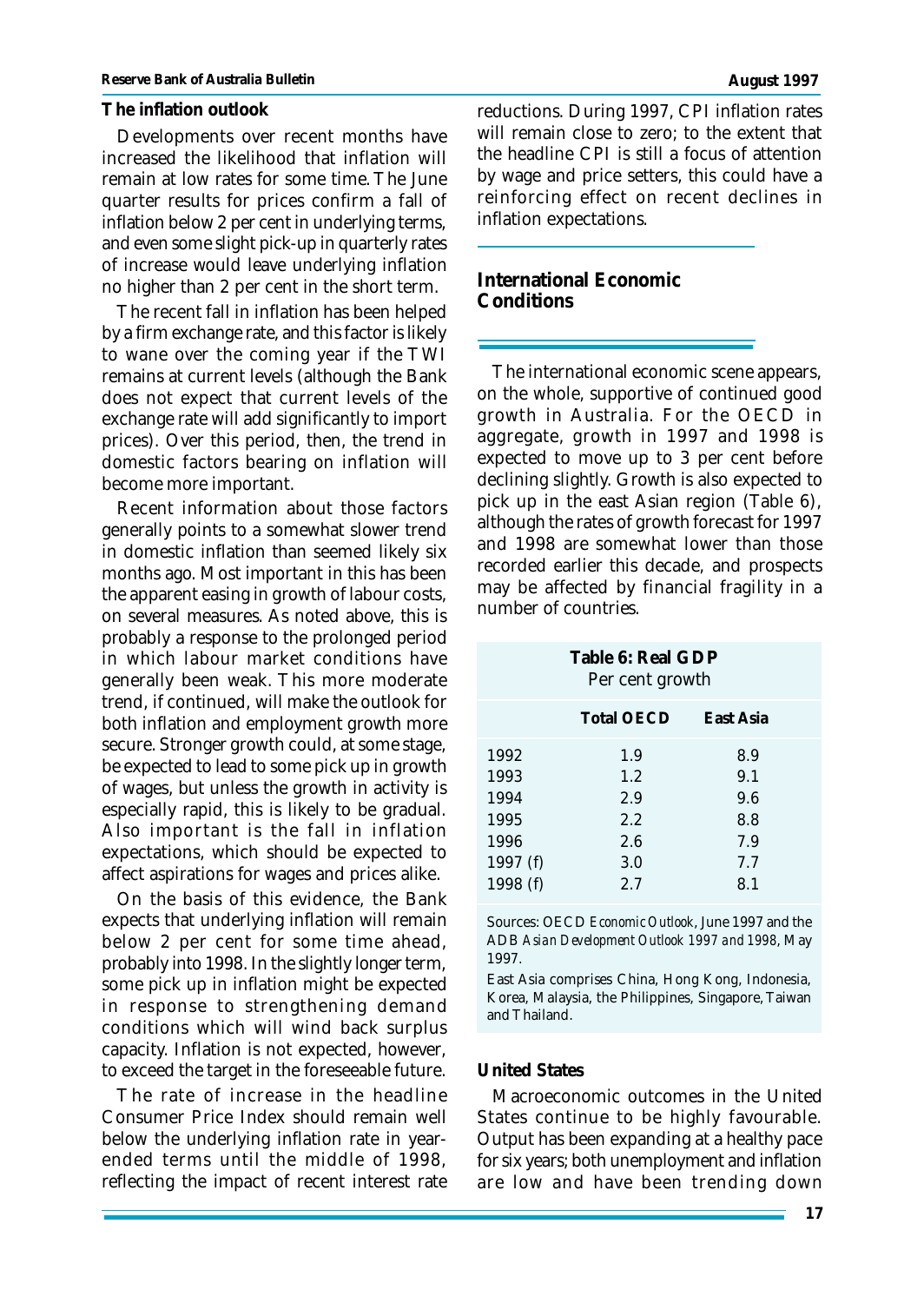gradually. After growing very rapidly in the March quarter 1997, output in the June quarter rose by a more modest 0.5 per cent, to be up by 3.1 per cent over the year. Employment growth remains strong, with non-farm payrolls recording an average monthly rise of 246 000 so far this year, compared with an average of 212 000 in 1996. The unemployment rate fell below 6 per cent in September 1994 and has trended down since then to a rate of 4.8 per cent in July 1997. Core consumer price inflation has fallen gradually from 3.0 per cent over the year to September 1994 to 2.4 per cent currently (Graph 22).



#### **Graph 22**

This experience over the past 3 years stands in contrast to earlier episodes. The unemployment rate last fell below 6 per cent in the late 1980s. Over the subsequent 3 years, core consumer price inflation increased by over 1 per cent rather than trending down as it has in the current cycle. The difference in inflation outcomes in these two cycles has reflected the different behaviour of labour costs. In the late 1980s, growth in labour costs accelerated markedly as the unemployment rate trended down whereas, over the past three years, labour-cost growth has been much more subdued. As a consequence, the monetary policy responses in the two episodes were also quite different. The Federal funds rate was raised to nearly 10 per cent in response to inflationary pressures in the late 1980s, whereas in the current cycle it has remained at or below 6 per cent; currently it is at  $5^{1/2}$  per cent.

## **Asia–Pacific**

The strength of the Japanese economic recovery remains difficult to assess. GDP increased by 1.6 per cent in the March quarter, but much of that strength reflected private consumption being brought forward in anticipation of the sales tax rise on 1 April. In the aftermath of this tax rise, consumption indicators have been weak and the unemployment rate in May returned to its post-war peak of 3.5 per cent.

Other indicators suggest that a firmer trend may be emerging. In the business sector, confidence has been improving since 1994. Over the past year, for the first time in five years, more large firms viewed business conditions as favourable than as unfavourable. Small firms, however, remain somewhat more pessimistic. The relative optimism of large firms arises, in part, because of their greater access to export markets relative to small firms. Export growth has been running at its highest rate in a decade, driven largely by the substantial depreciation of the yen since early 1995 (Graph 23).

Prices in Japan remain stable. Core consumer prices rose by 2.0 per cent in the year to June, but the bulk of this reflected the effects of the April tax increases. Reflecting the combination of stable prices and weak demand, the short-term policy interest rate remains at its historically low level of  $\frac{1}{2}$  per cent.

In other east Asian economies, industrial production and trade growth began to recover in early 1997 following a much weaker period over the previous year (Graph 24). To what extent this recovery will be delayed by the effects of recent financial developments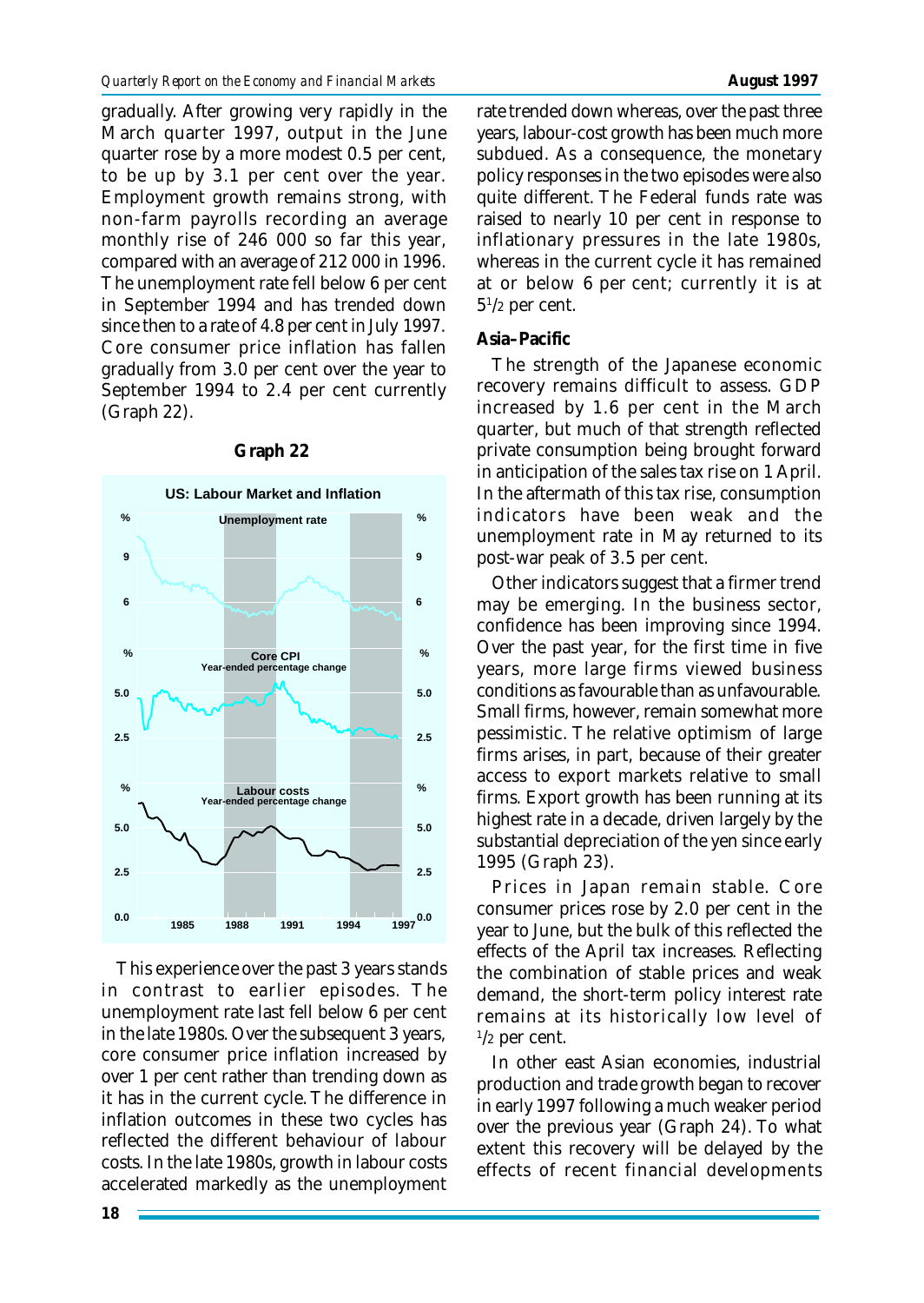## **Graph 23**



| rrann |  |  |
|-------|--|--|
|-------|--|--|



remains to be seen. Confidence in the region may have been adversely affected, at least temporarily, by the sharp movements in

currencies and interest rates that followed the attack on the Thai baht. Moreover, in a number of countries in the region, the high interest rates needed to defend currencies may aggravate their domestic problems of financial fragility. This situation suggests there is some near-term risk to the prospect of a rapid recovery in east-Asian trade, which would also have consequences for Australia's exports.

#### **Europe**

In Europe there are significant divergences between the three largest economies (Germany, France and Italy) where growth has been rather subdued, and a periphery of faster-growing economies. In Germany, France and Italy, growth has remained insufficient to prevent an upward drift in unemployment rates to post-war highs in each country. Domestic price pressures are absent, with inflation under 2 per cent in all three countries. There are signs that growth is picking up in this continental core of countries, driven primarily by external demand which has been helped by weakening exchange rates, and a result in part of accommodating monetary policy. The signs of quickening growth are clearest in France and Germany; in Italy, output contracted slightly over the year to the March quarter 1997, although signs of recovery are now emerging. For each of these economies, however, it is anticipated that the pick-up in growth will be gradual.

Forming a periphery around this continental core of countries, a considerable number of European economies (of which the United Kingdom is the largest) have been growing quite strongly for several years. The economic output of these countries, taken together, is roughly the same as France and Italy combined, so their economic fortunes have an important bearing on Europe as a whole. In all of the countries that make up this periphery, unemployment has fallen over the past few years, although in some cases from a very high level (unemployment remains over 20 per cent in Spain and over 10 per cent in Ireland and Finland). While inflation remains well-contained in all of these economies, price pressures are emerging in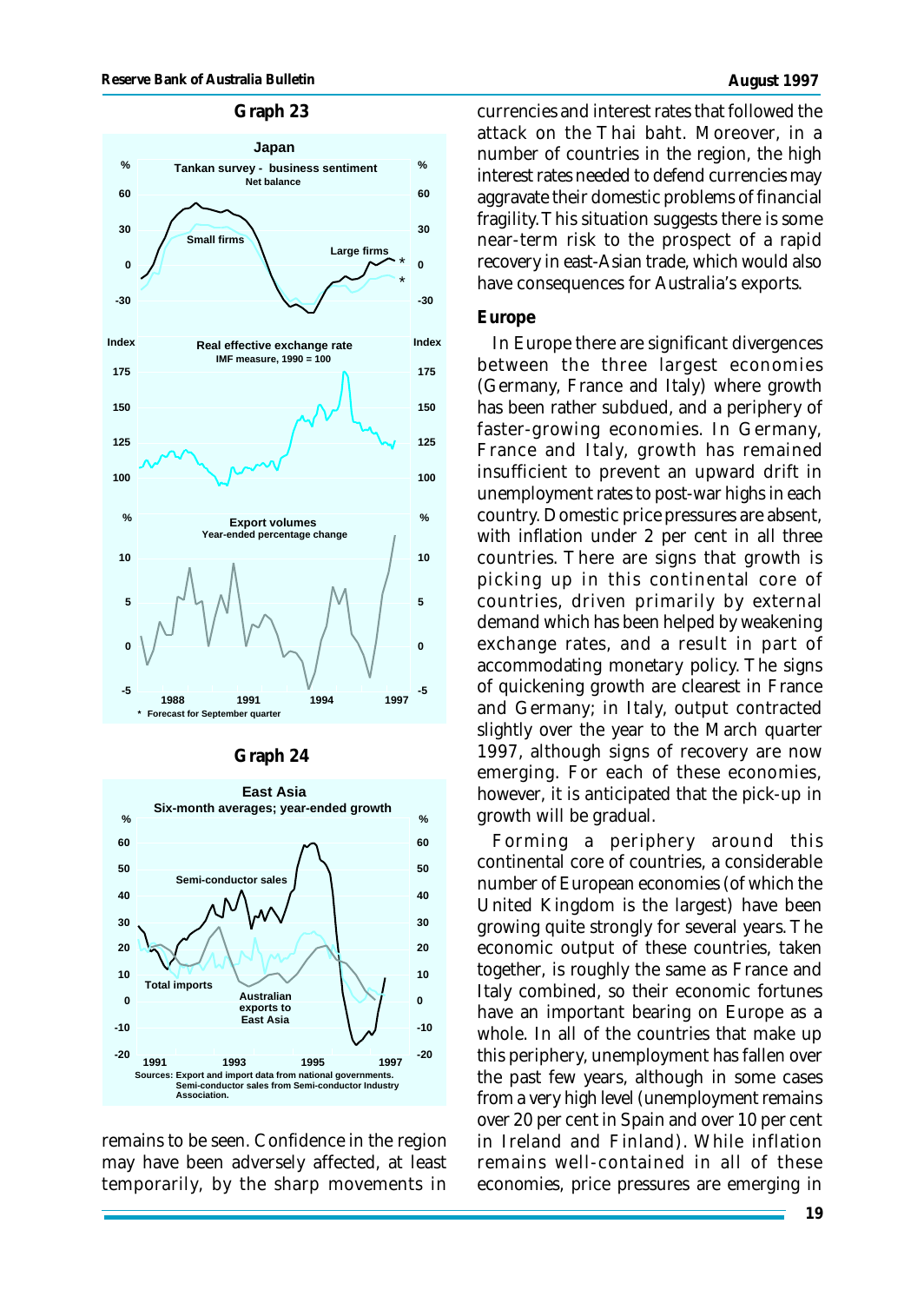some of them, leading authorities to raise interest rates. OECD forecasts suggest that, in aggregate, these economies will continue over the next couple of years to grow more rapidly than the major continental European economies.

## **Commodity prices**

Commodity prices have declined since April, following firm rises in the March quarter. The fall has been concentrated in the rural sector, where prices have fallen by almost 8 per cent over the past couple of months. This fall mainly reflects lower wheat prices, which are down by around 20 per cent since April, due to expectations of a large US wheat harvest. Stronger wool prices, driven by increased demand from Europe and China, have offset this weakness to some extent.

Non-rural prices have softened a little in recent months, mainly due to lower gold prices. Gold prices declined by almost 6 per cent in the June quarter and by around 15 per cent during 1996/97. Other non-rural commodities prices have been fairly stable since March. Base metal prices have consolidated their position after rising strongly in the March quarter, and now stand about 15 per cent higher than a year ago. This strength is consistent with solid growth in the United States and generally improving conditions in Europe and Japan. Oil prices have now stabilised at around US\$20 a barrel, which is about their average level over the past five years.

# **Financial Market Developments**

Financial markets across all industrial countries, including Australia, remained very bullish in the June quarter, with bond yields falling and equity prices rising. While there were some country-specific factors at work, the underlying cause was the universal absence of inflationary pressures across the developed world, encouraging confidence that the current low structure of short-term interest rates, a feature of global markets in the 1990s, can be sustained.

Markets gained confidence from the ability so far of the US economy to operate at levels close to capacity without causing inflationary pressures. In this environment, there has been debate about whether, as a result of the advances in information technology, the world economy has entered a new phase characterised by an enhanced capacity for non-inflationary growth. This debate, of course, remains unresolved, but for the moment market participants seem prepared to bet that a new growth paradigm is a good possibility.

At this stage, it is difficult to know whether the sharp increases in market valuations over the past couple of years are soundly based, or simply the building of a speculative bubble. What is clear, however, is that markets require a continuation of good news on inflation, economic growth and profits to sustain current valuations.

In Australia, the falls in bond yields have been larger than elsewhere, as the wage pressures of 1996, which had been a cause of uncertainty in markets, have lessened. On the other hand, the Australian share market does not appear to have reached the high valuations evident in some other countries. The Bank's overall assessment of domestic financial developments was that they did not stand in the way of further easings of monetary policy.

In contrast to developments in industrial countries, emerging markets, particularly those in south east Asia, have been subject to a good deal of turbulence in recent months, with intense exchange rate pressures in a number of them. This follows some slowing in these economies after a prolonged period of very strong economic growth, which in some cases had produced a number of economic and financial imbalances.

## **Interest rates**

For the reasons outlined earlier, the process of easing monetary policy in Australia, which was initiated in July 1996, continued in recent months. The Bank announced two further cuts of half a percentage point in the target cash rate, on 23 May and 30 July, taking this target to 5.0 per cent. This is only marginally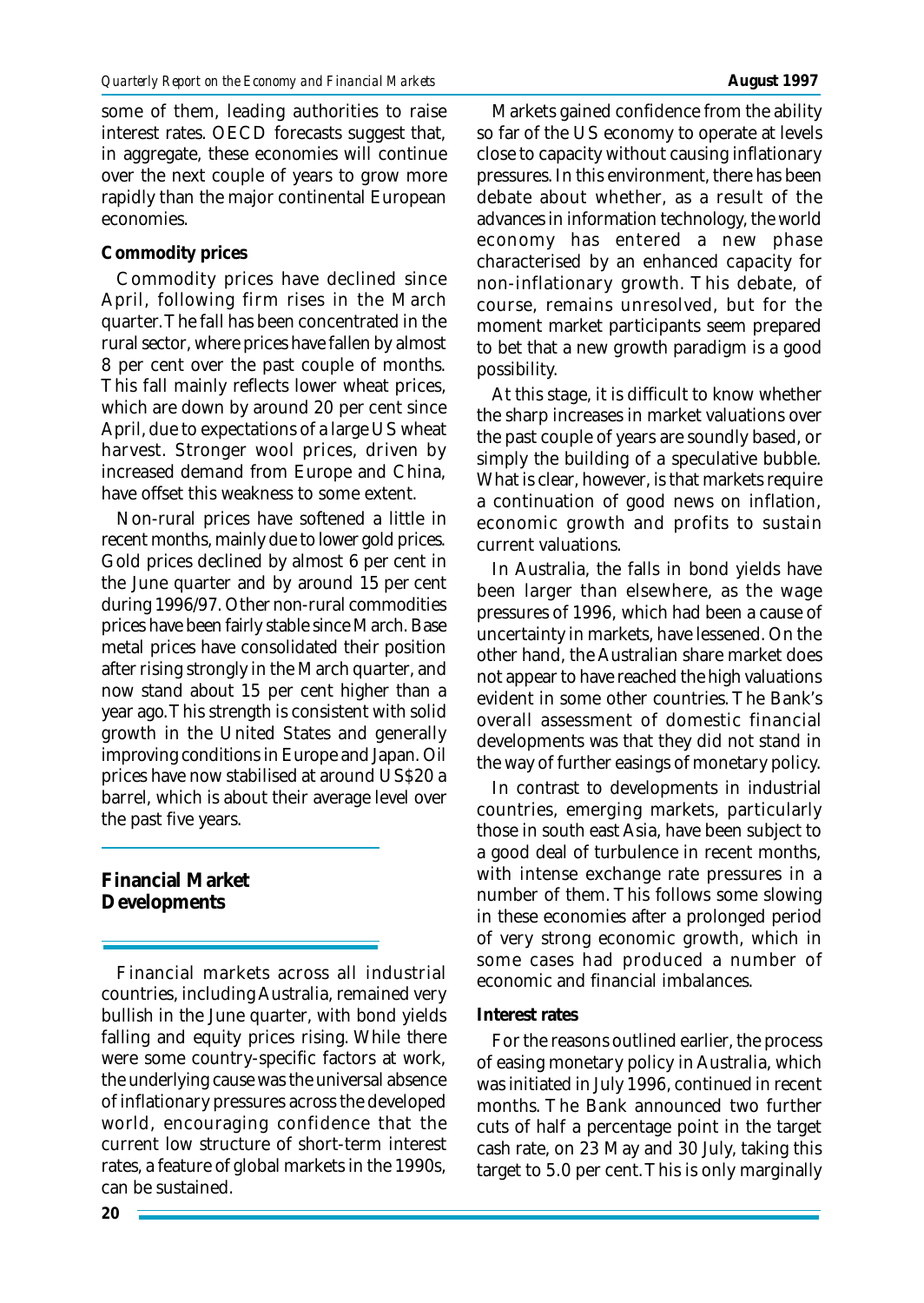above the low point for the cash rate of 4.75 per cent in 1993/94.

The May easing had not been anticipated by markets, and therefore had not been priced into various interest rates. As such, security yields fell by about 0.5 of a percentage point on the announcement, to levels consistent with the new cash rate target. In contrast, the July easing was fully anticipated (Graph 25). In fact, short-term security yields had begun to incorporate a monetary easing by early June. These expectations grew following weak employment figures and, later, the good inflation and wages results for the June quarter. By the time the easing was announced, the yield on 90-day bank bills had fallen to slightly over 5 per cent, and there was little further movement on the announcement.



**Graph 25**

These reductions in short-term interest rates resulted in a corresponding fall in the cost of banks' wholesale funding. On retail deposits, however, the current historically low structure of interest rates meant that banks' discretion to reduce rates was more limited. About a third of bank funding comes from retail deposits. The *level* of interest rates on many small transaction/statement accounts had already fallen to less than 1 per cent before May, implying that only a small part of any subsequent cuts in the cash rate could be reflected in these deposit rates; rates on transaction/savings accounts were reduced to

0.15 per cent in May. Rates paid on so-called 'deeming' accounts, offered to retired individuals and some social security recipients, are equivalent to the deeming rate set by the Department of Social Security for taxation purposes. This rate is currently set at 6 per cent for large balances, around a percentage point higher than money market rates paid by banks. With such a competitive interest rate, these accounts have attracted large inflows over the past year or so, and have held up banks' overall cost of funds.

All up, taking reductions in retail and wholesale funding costs into account, the Bank estimates that the cost of bank deposits fell by about 70 basis points as a result of the May and July easings, somewhat less than the combined fall in the cash rate. Such differences are not unusual; Graph 26 shows that the cash rate typically rises by more than banks' costs of funds when monetary policy is tightened, and falls by more when policy is eased, because banks raise some of their funds through no-interest deposits or deposits whose interest rates do not vary *pari passu* with cash rates. In contrast, the cost of funds of banks' competitors, such as mortgage managers who fund themselves entirely in wholesale markets, tends to fall in line with the cash rate.



In a fully competitive market, it might be expected that banks would be forced to lower their lending rates by the full extent of the fall in the cash rate, squeezing their average

#### **21**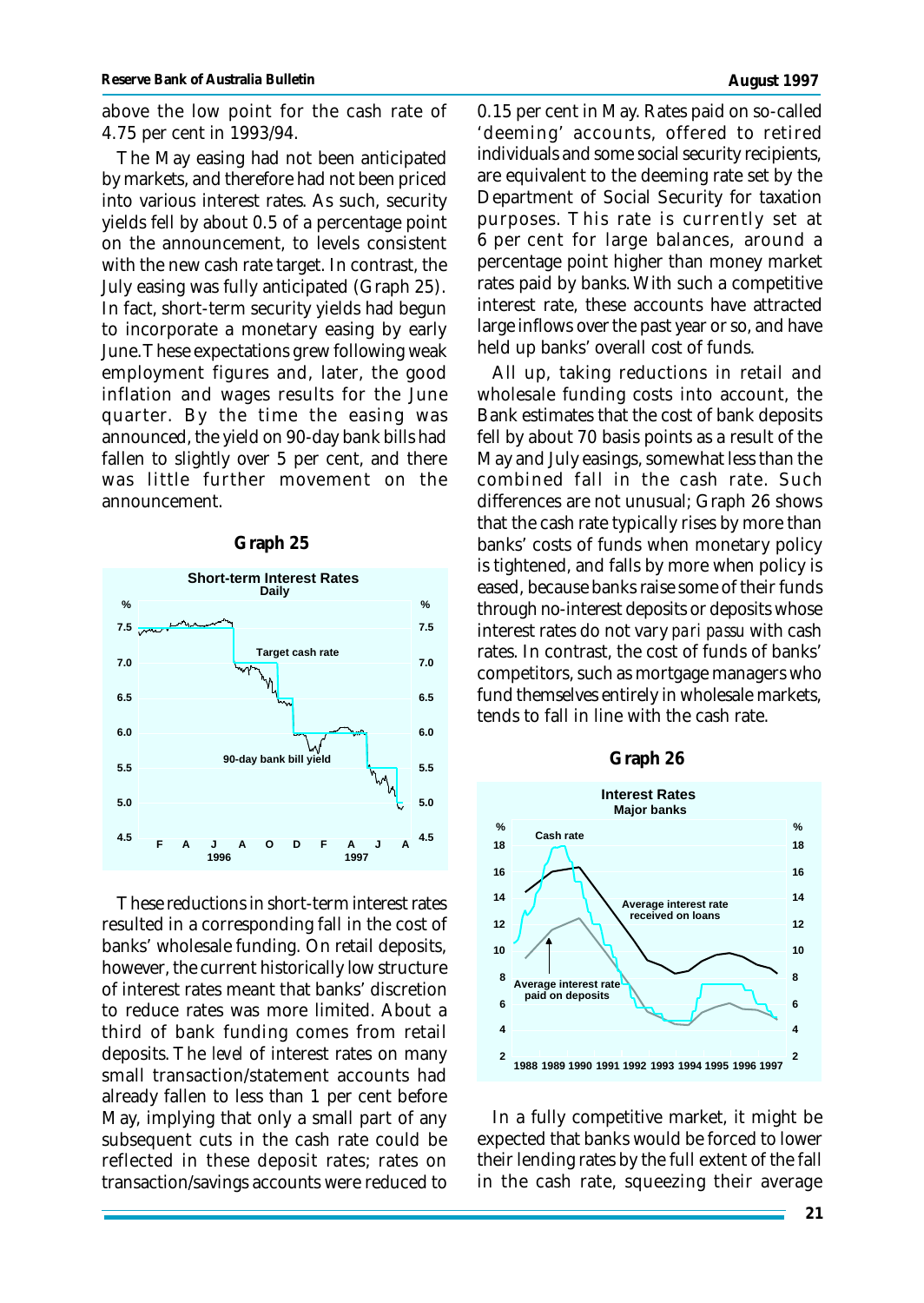margins. However, in response to the May easing, most banks announced reductions on standard variable loans by amounts roughly in line with the reduction in their overall cost of funds – i.e. less than the full cut in the cash rate.

This reflected the dynamics of the housing loan market at the time. Over the previous year, banks had been gaining market share from mortgage managers because they had substantially cut their interest rates on housing loans. In June 1996, and again in February 1997, banks cut the rate on standard variable housing loans by about 0.75 of a percentage point independently of any change in monetary policy. As such, over the year to May 1997, interest rates on standard housing loans of banks had fallen by substantially more than the cash rate, to levels similar to those charged by mortgage managers. Consequently, banks began to recover the market share lost to mortgage managers in the preceding few years. Against this background, after the easing in May, banks were under less pressure to match fully the cuts announced by mortgage managers.

Subsequent figures have shown, however, that as a result of this and the adverse publicity that banks received, mortgage managers' share of new housing lending has increased sharply. Banks made a fuller response to the July easing, although again some did not pass on all of the cut in the cash rate. The predominant standard variable housing rate from banks is now 6.7 per cent, 0.3 of a percentage point higher than the rate charged by mortgage managers.

Banks and other intermediaries these days offer a range of facilities for housing lending, and changes in rates charged on these other facilities have varied. Reductions in banks' 'honeymoon' rates ranged from no change at all to the full reduction in cash rates. The average 'honeymoon' rate is 6.0 per cent, compared with 6.75 per cent at the beginning of May, although some rates are as low as 4.99 per cent. Interest rates on housing loans fixed for periods of three and five years, funding costs of which are determined in relevant swaps markets rather than by the cash

rate, have fallen by around 100 basis points since early May. These rates now average 7.3 and 7.8 per cent, respectively.

Notwithstanding the partial passing on to housing rates of the recent cuts in the cash rate, the overall effect of all the reductions over the past year or so is that the structure of bank housing interest rates is as low as it has been since 1970 (Graph 27). The predominant rate is now 2 percentage points lower than in 1993, even though the cash rate is still a little above the cyclical low reached at that time. Competition in the housing loan market in Australia has produced spreads against funding costs which are slim by historical standards, and in line with those in other comparable countries.



In the case of *large business* loans, banks' responses to the two easings involved a reduction on average of 85 basis points, taking the benchmark rate to around 8.5 per cent. Rates on loans to *small businesses* were generally lowered by the full percentage point reduction in the cash rate, with the typical indicator rate currently at 8.75 per cent. Further signs of growing competition for small business lending appeared in late July, when a mortgage manager announced a loan product for small businesses at a rate about 1 percentage point below banks' indicator rates at that time. As with housing rates, these moves have taken the structure of business lending rates below the level of 1993, then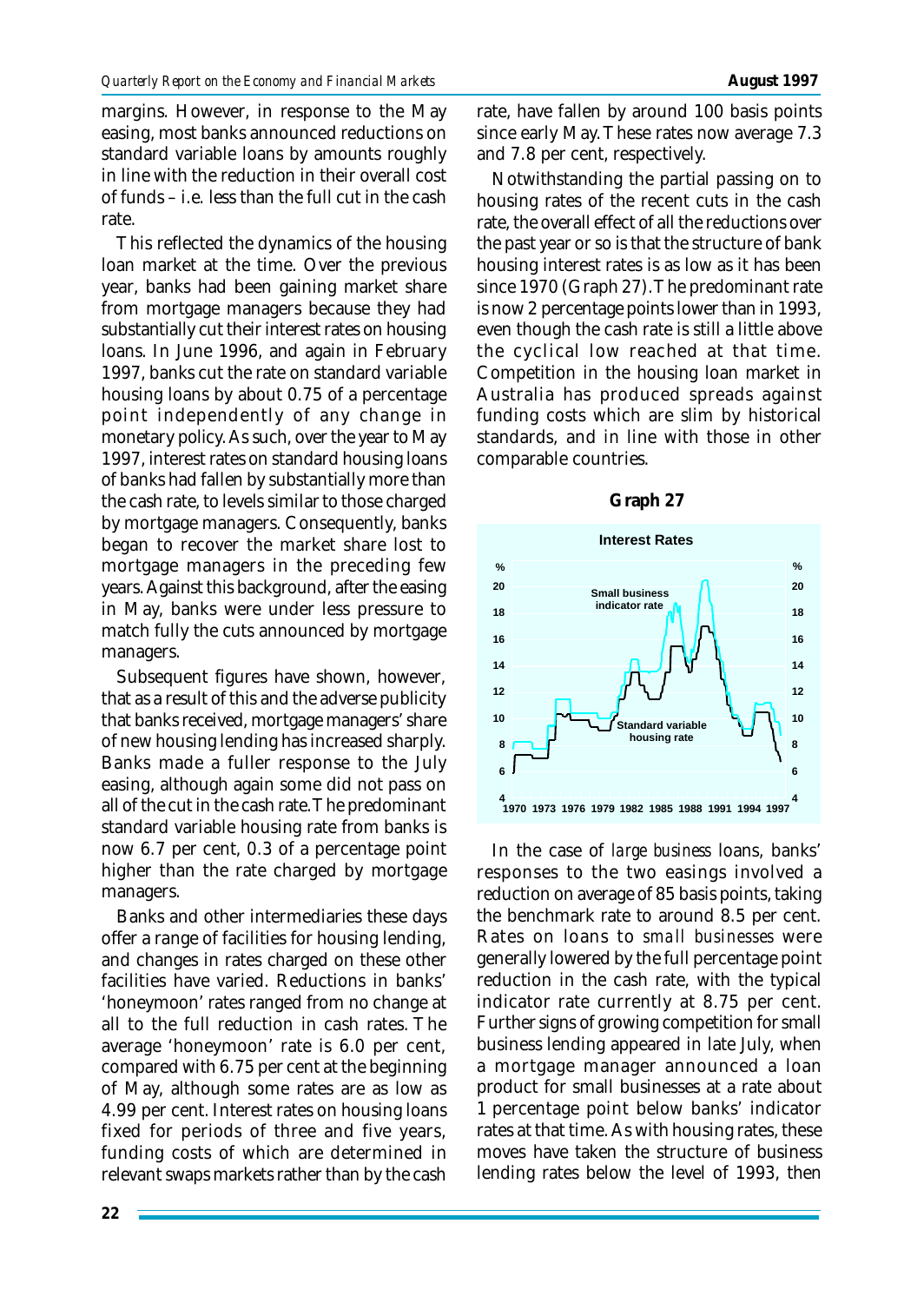the lowest structure of business rates for two decades.

The latest cuts in banks' lending rates became effective with similar lags to those announced with the easings through the second half of 1996. These lags were longer than those associated with the increases in lending rates that followed the tightening of policy in 1994 (Table 7). For example, the average lag in lowering the interest rate on standard housing loans in May and July was about 7–8 weeks, compared with a lag of 2–3 weeks when banks raised rates in 1994.

Long-term interest rates in capital markets have also continued the downward trend evident over the past year (Graph 28). A range of international and domestic factors worked, in concert, to reduce bond yields in Australia. Internationally, continuing good news on inflation saw expectations of further tightening in the United States pushed back. The yield on 10-year US Treasuries fell to 6.0 per cent, about 75 basis points below the yield



#### **Graph 28**

prevailing when the Fed tightened last March. Bond yields in Germany and Japan also fell.

Bond yields across all industrial countries are at low levels at present. The highest yields are in the UK, where economic activity has been very strong and the Bank of England has tightened monetary policy. Even there, however, yields, at 7 per cent, are not high by historical standards.

As well as confidence in the inflation outlook, worldwide efforts to impose greater fiscal restraint have encouraged bond yields to fall. For the OECD countries as a group, announced plans for fiscal consolidation would see budget deficits in 1998 of about 1.7 per cent of GDP, the lowest since the late 1980s, and only about half the average of the early 1990s. Although these planned reductions in deficits are modest – and, in some cases, yet to be delivered – markets have responded positively.

Australia has been part of this international trend of fiscal consolidation. The Commonwealth's 1997/98 budget delivered in mid May reaffirmed the Government's commitment to raising national saving by moving the budget to underlying surplus in coming years. Partly reflecting this, *Moody's* announced that Australia's credit rating would be placed on a 'positive watch'.

By late July, this mix of benevolent influences saw the yield on 10-year bonds returning to about 6.4 per cent, equal to the previous cyclical low of January 1994, and its lowest level for a quarter of a century. While the progressive fall in bond yields over the past couple of years reflects international tail winds and better fiscal settings, fundamentally it has been underpinned by the steady improvement in domestic inflation expectations. The drop

| Table 7: Implementation Lags                                                            |                 |                  |                 |  |  |
|-----------------------------------------------------------------------------------------|-----------------|------------------|-----------------|--|--|
| Average number of days between changes in cash rates and effective change for borrowers |                 |                  |                 |  |  |
|                                                                                         | Easings 1990–93 | Tightenings 1994 | Easings 1996-97 |  |  |
| Housing indicator rate                                                                  | 32              | 16               | 51              |  |  |
| Large business indicator rate                                                           | 18              | 16               | 21              |  |  |
| Small business indicator rate                                                           | 23              | 16               | 35              |  |  |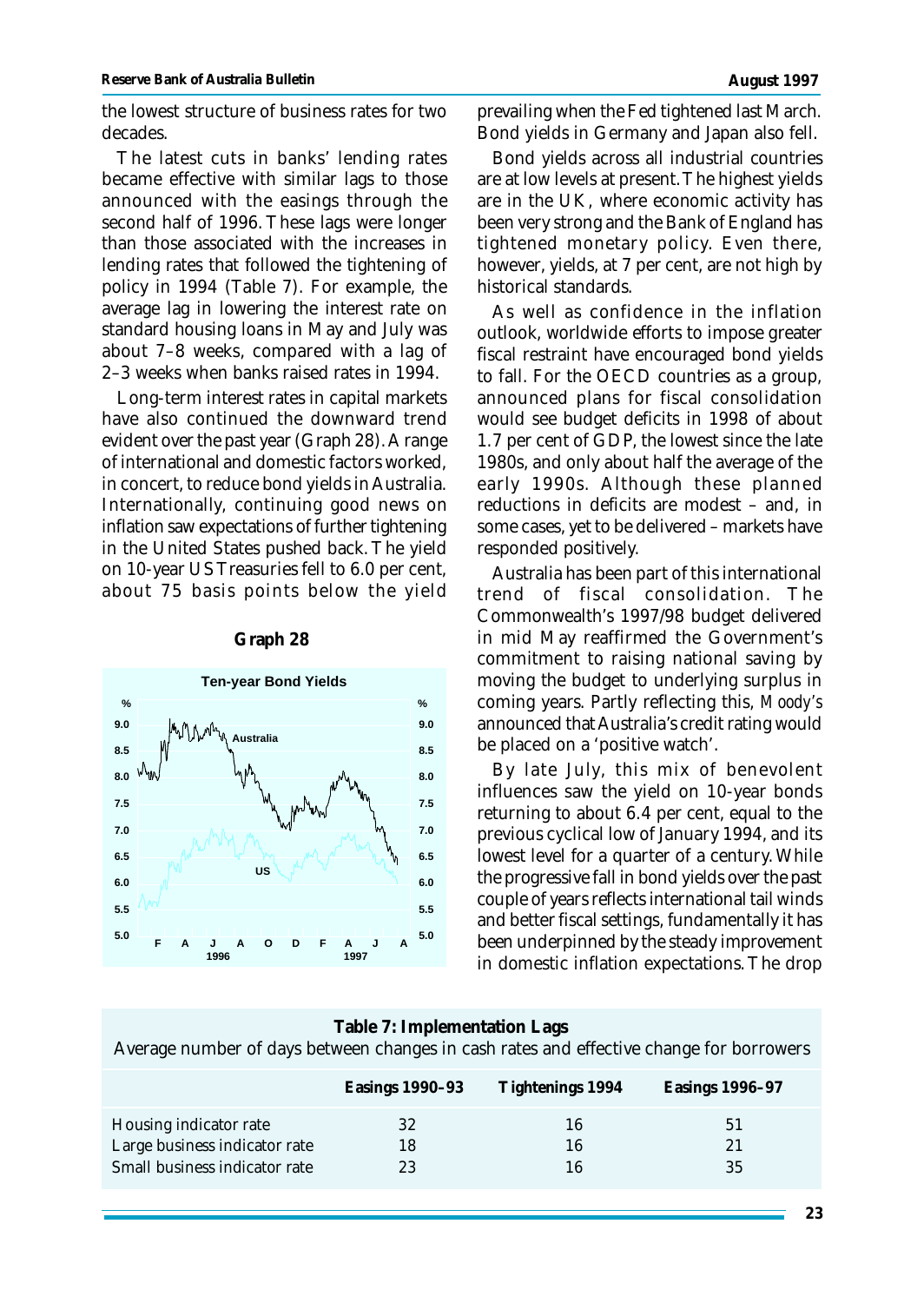brings bond yields in Australia to a position more in line with those in comparable countries, after the disproportionate rise in the bear market of 1994.

## **Interest differentials**

As a result of the larger fall in short-term interest rates and bond yields in Australia than abroad, both short-term and long-term interest differentials have narrowed (Table 8). They have traditionally favoured Australian dollar investments, but short-term interest rates in Australia are now below those in the United States, the United Kingdom and New Zealand.

The differential between 10-year bond yields in the United States and Australia fell to around 35 basis points, below the spread at the low-point in Australian bond yields in January 1994, and the lowest level since August 1984. The current slim spread, however, signifies a much healthier state of affairs than the situation of the mid 1980s: in 1984, bond yields both in the United States and Australia were around 13–14 per cent, with US yields having increased as US inflation expectations deteriorated; the recent experience has seen bond yields in Australia fall toward those in the United States, based on comparably low inflation rates.

Differentials between Australia and a number of other countries have also fallen. Since the global peak in bond yields in 1994, the 10-year yield in Australia has fallen by an average of about 2 percentage points relative to those abroad.

The yield curve in Australia for securities with a maturity of less than five years has moved below that segment of the yield curve in the United States (Graph 29). For longer maturities, the yield curve in Australia remains slightly higher than in the United States. The short end of the yield curve is heavily influenced by the stance of monetary policy and, accordingly, the relative position of shortterm interest rates reflects the cyclical position of the two economies at present, with Australia in a weaker phase than the United States. The long end of the curve is determined by the market's expectations about economic performance and inflation likely to be achieved over the longer haul. The narrow differential between long-term bond yields in Australia and in the United States suggests confidence that Australia will sustain the recent performance on inflation beyond the medium term. The experience of 1994 suggests, however, that such confidence might prove fragile if there were much slippage on the

| <b>Basis points</b>   |         |                  |          |  |  |
|-----------------------|---------|------------------|----------|--|--|
| Australia less        | 31 July | <b>June 1996</b> | Nov 1994 |  |  |
| Long-term             |         |                  |          |  |  |
| <b>United States</b>  | 35      | <b>200</b>       | 250      |  |  |
| Germany               | 85      | 225              | 310      |  |  |
| Japan                 | 400     | 570              | 575      |  |  |
| Canada                | 55      | 115              | 130      |  |  |
| New Zealand           | $-30$   | 20               | 150      |  |  |
| <b>United Kingdom</b> | $-50$   | 100              | 200      |  |  |
| <b>Short-term</b>     |         |                  |          |  |  |
| <b>United States</b>  | -60     | 210              | 150      |  |  |
| Germany               | 180     | 425              | 220      |  |  |
| Japan                 | 425     | 695              | 510      |  |  |
| Canada                | 130     | 280              | 150      |  |  |
| New Zealand           | $-330$  | $-265$           | $-170$   |  |  |
| <b>United Kingdom</b> | $-215$  | 190              | 155      |  |  |

**Table 8: Long and Short Term Yield Differentials** Basis points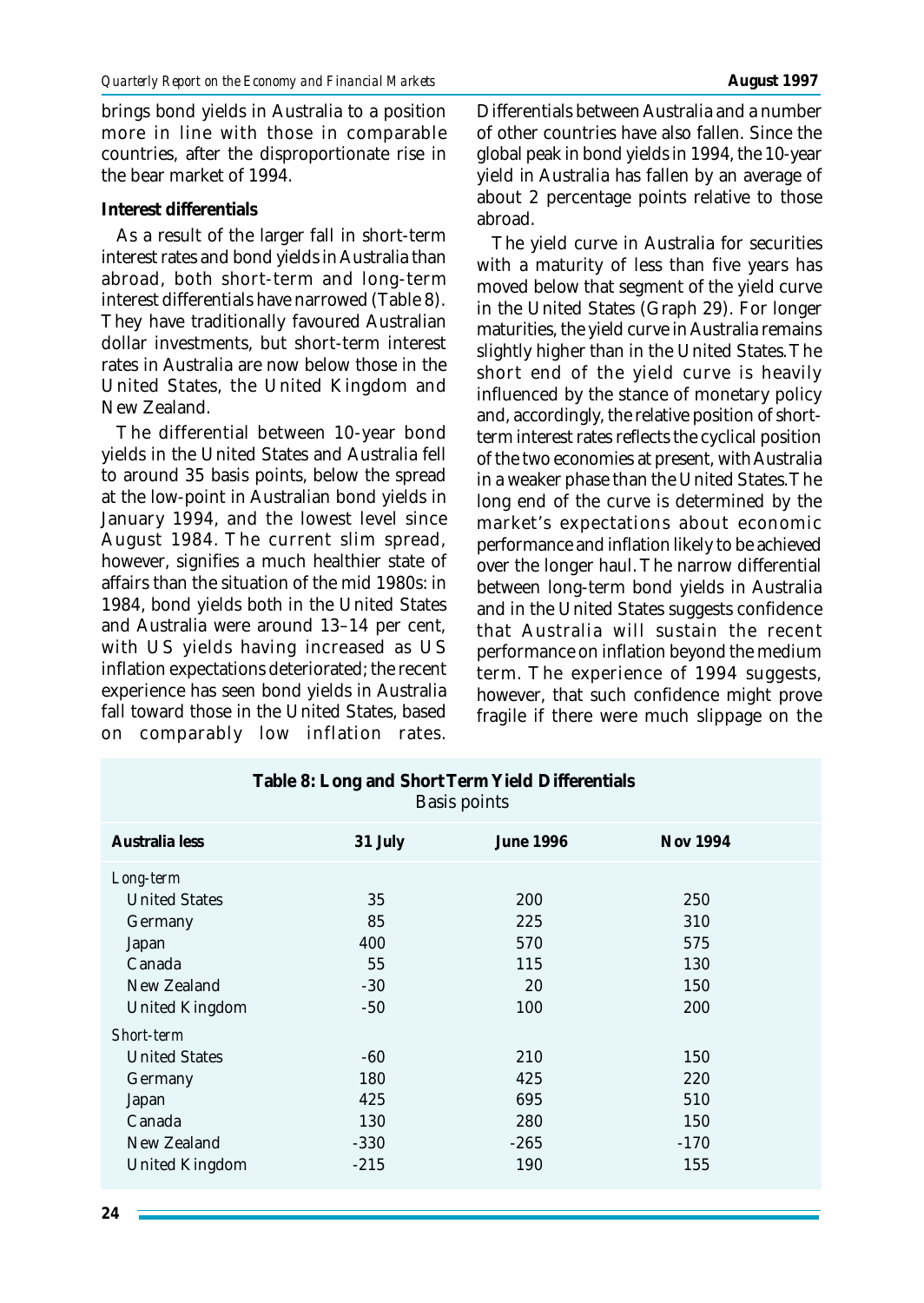

inflation front, or if world bond market conditions in general were to deteriorate.

## **Equity prices**

Equity prices continue to set new records in many countries (Graph 30). On Wall St, the Dow Jones index has pushed well above the 8 000 level – with a rise of 28 per cent so far in 1997. The benign outlook for interest rates and confidence in the economic outlook, with expectations of strong corporate earnings, have been the foundation of this strength. European share markets have also



### **Graph 30**

been rising strongly, with market indices in London rising by more than 20 per cent and in Frankfurt by 50 per cent so far in 1997. The notable strength in Frankfurt reflects the restructuring that is being undertaken by German companies, reinforced by the depreciation of the mark in recent months, both of which are expected to boost profitability in Germany. After rising strongly in April, the *Nikkei Index* in Japan had moved by end-July to around the 20 000 level.

One factor which has seemed to boost equity markets in recent months, and has also been evident in bond markets, is that investors seem to have re-rated long-term investments to take account of prospective maintenance of low inflation and the prospect of stable economic growth. This climate of stability, as well as providing confidence in the likely persistence of low short-term interest rates, also considerably reduces the risk of marked fluctuations in corporate profitability. The painful process of restructuring businesses, with the aim of raising productivity and cutting costs, has also bolstered optimism about the corporate sector worldwide.

After a period in which share prices in Australia had earlier lagged overseas performance, the *All Ordinaries Index* has generally kept pace with rises abroad in recent months, and has reached new highs. The *All Ords* rose by around 10 per cent over the three months to end July – an increase below that in the United States but consistent with price movements in other major markets. Prices of resource stocks recently held back the rise in the overall index with some softening in commodity prices generally. The weakness in the resources sector was more widely based than in gold stocks, prices of which have been falling for much of the past year.

## **Foreign exchange**

The exchange rate of the Australian dollar has declined from the peak levels recorded in the March quarter, both in trade-weighted terms and, more noticeably, against the strong US dollar (Graph 31). This fall mainly reflected the fact that foreign investors began to focus early in the June quarter on the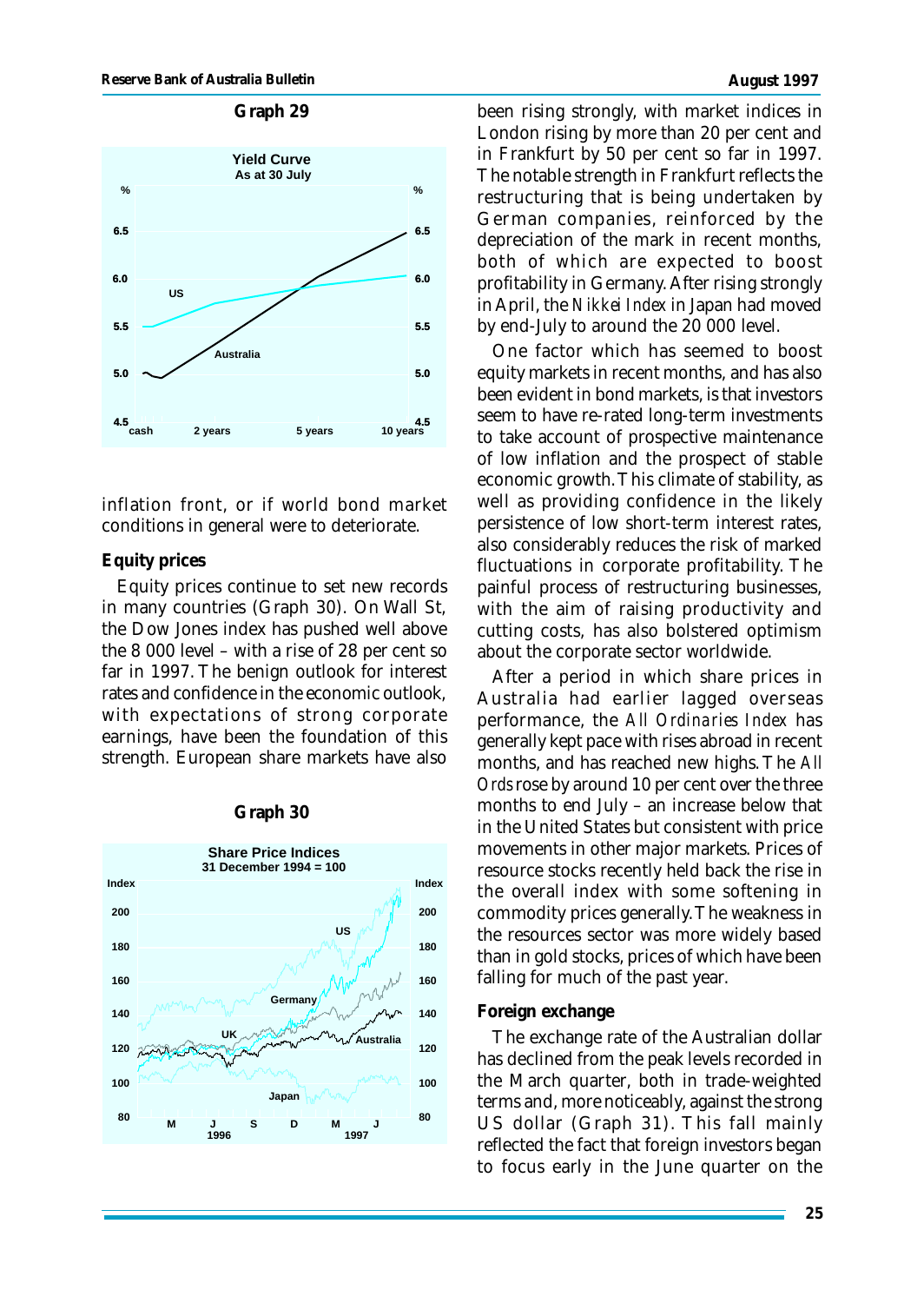



possibility of further cuts in Australian interest rates, which would take them to a level comparable with those in the United States – or perhaps lower if the US continued to tighten policy, as was expected at that time. This saw the Australian dollar move lower both ahead of, and after, the May easing. These pressures continued into June and July as expectations grew of another easing. There was, however, some recovery in late July on good trade data which, among other things, refocussed attention on the possibility of a credit upgrade. This provided a good platform for the July easing of monetary policy, the announcement of which had little impact on the exchange rate, no doubt reflecting the fact that it had been largely anticipated. Overall, the Australian dollar has fallen by around 5 per cent against the US dollar since early May, and about 7 per cent since the peak in March.

In trade-weighted terms, the Australian dollar has been a little steadier, with recent levels of the TWI down 5 per cent on early 1997 peaks, but close to its average for much of 1996. This reflects the weakening in the exchange rate of a number of Australia's Asian trading partners (see below). The New Zealand dollar and European currencies have also been softer than the Australian dollar, thereby helping to moderate the fall in the trade-weighted index. In the former case, the weakness reflects some softening in the

New Zealand economy and a return of inflation into the target range, both of which have led to expectations of an easing in monetary conditions. In the case of European currencies, the weakness reflects a growing view in markets that European Monetary Union will go ahead, and that the new currency, the Euro, will be 'softer' than the German mark has tended to be. European currencies have fallen by about 18 per cent against the US dollar so far in 1997.

In the past two months, there have been large falls in the currencies of a number of Asian countries which had been operating systems of pegged or closely managed exchange rates. Similar events have occurred in some emerging countries in Eastern Europe, particularly the Czech Republic and Poland.

These problems followed a period of very rapid economic growth in the first half of the 1990s, in many cases financed to a large degree by strong capital inflows from abroad. In some cases, capital inflows were much larger than desirable, as foreigners tried to get in on the 'Asian growth miracle'. Exchange rates were held broadly steady through this period, and the strong inflows reflected in a rapid accumulation of foreign exchange reserves. For example, among south east Asian countries, reserves rose by about US\$180 billion, to US\$350 billion, between 1990 and 1997. At the same time, strong growth led to a number of imbalances in some economies, including large current account deficits and overvalued asset prices.

The capital flows also led to the development of large foreign currency markets in several of the Asian currencies, particularly in the Thai baht. When sentiment turned negative, the existence of large markets made it possible for speculators to borrow very large sums of the currencies concerned for selling in the spot market.

The main focus of market attention has been Thailand. Pressure on the Thai baht first emerged in mid 1996 and again in February 1997. In both episodes, the pressure was met with temporarily increased interest rates. The third wave of capital outflow hit the currency